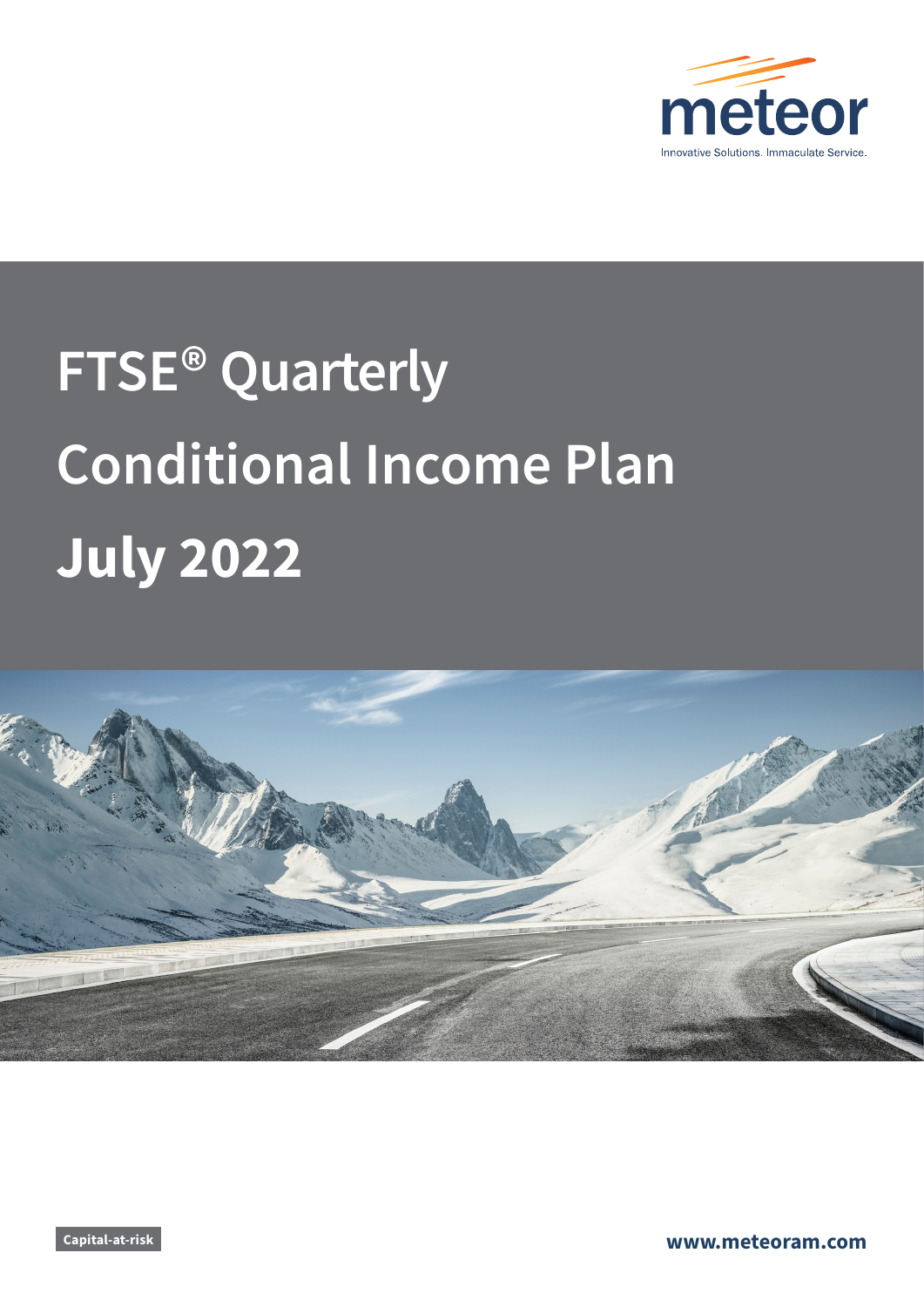

§

**FTSE® Quarterly Conditional Income Plan July 2022**

# Important Information

- ▶ **Investing in this Plan puts your capital at risk. You may lose some, or all, of your investment.**
- ▶ **The Plan has been designed for a specific type of investor, as set out in this Brochure. The Plan may only be suitable for this type of investor.**
- ▶ **Meteor does not provide financial advice. We recommend that you take advice from a financial adviser, who will be able to help you assess whether the investment is suitable for you.**
- ▶ **You should conduct such independent investigation and analysis of the tax treatment of an investment as you feel appropriate, to evaluate the merits and risks of an investment in the Plan.**
- ▶ **The information on taxation contained in the Brochure is based on our understanding of rates of tax, current legislation, regulations and practice, which are likely to change in the future and which may be backdated.**
- ▶ **This Brochure has been approved and issued by Meteor Asset Management Limited as a financial promotion pursuant to S. 21 of the Financial Services and Markets Act 2000. It is for information only and does not constitute investment, legal or tax advice.**
- ▶ **The following information has not been prepared by the Issuer, or any of their respective directors, officers or agents. The Issuer and Guarantor make no representation or warranty, and accept no responsibility or liability, to any party in relation to the information provided in this Brochure.**

**All relevant terms are defined in the Plan Summary on page 1 or the Glossary on page 21.**

**This Brochure explains the features and risks of the Plan and should be read in conjunction with the Key Information Document (KID) and Meteor's standard Terms and Conditions. Please read all documents before making an investment decision.**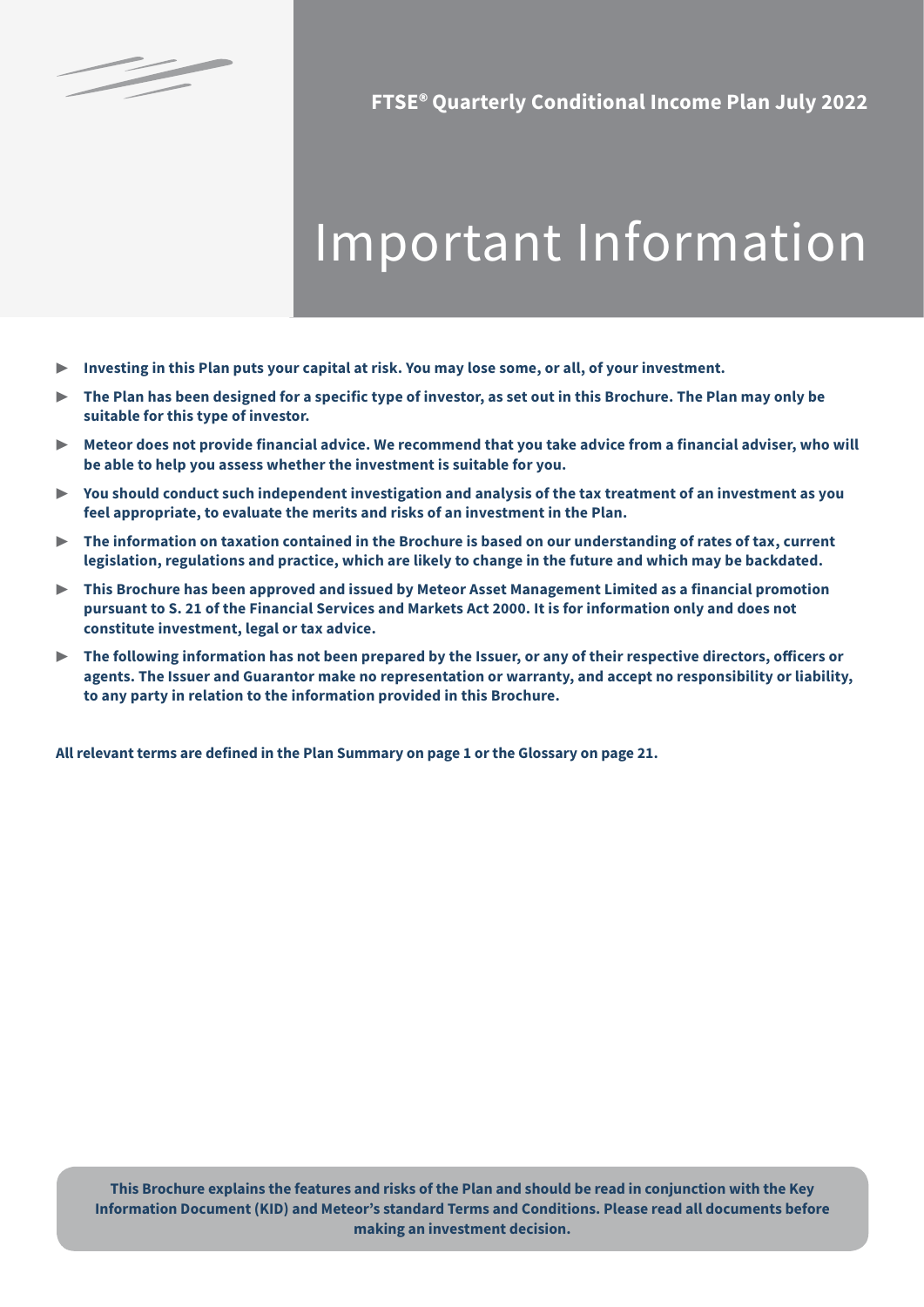# Contents

| <b>Plan Summary</b>                                  | $\mathbf 1$             |
|------------------------------------------------------|-------------------------|
| <b>Key Risks</b>                                     | $\overline{\mathbf{2}}$ |
| <b>Key Dates</b>                                     | $\overline{\mathbf{2}}$ |
| Is the Plan right for me?                            | 3                       |
| <b>How the Plan works</b>                            | 5                       |
| Income                                               | $\overline{7}$          |
| <b>Repayment of Capital</b>                          | 8                       |
| <b>The Index</b>                                     | 9                       |
| <b>Selection of a counterparty</b>                   | 11                      |
| <b>About Citigroup Global Markets Limited (CGML)</b> | 11                      |
| <b>About Meteor</b>                                  | 12                      |
| Anti-money laundering regulations                    | 13                      |
| <b>Taxation</b>                                      | 13                      |
| <b>Keeping you informed</b>                          | 14                      |
| <b>Administration charges</b>                        | 15                      |
| <b>Compensation Arrangements</b>                     | 15                      |
| <b>Risks</b>                                         | 16                      |
| <b>Frequently asked questions</b>                    | 18                      |
| Investing                                            | 20                      |
| Glossary                                             | 21                      |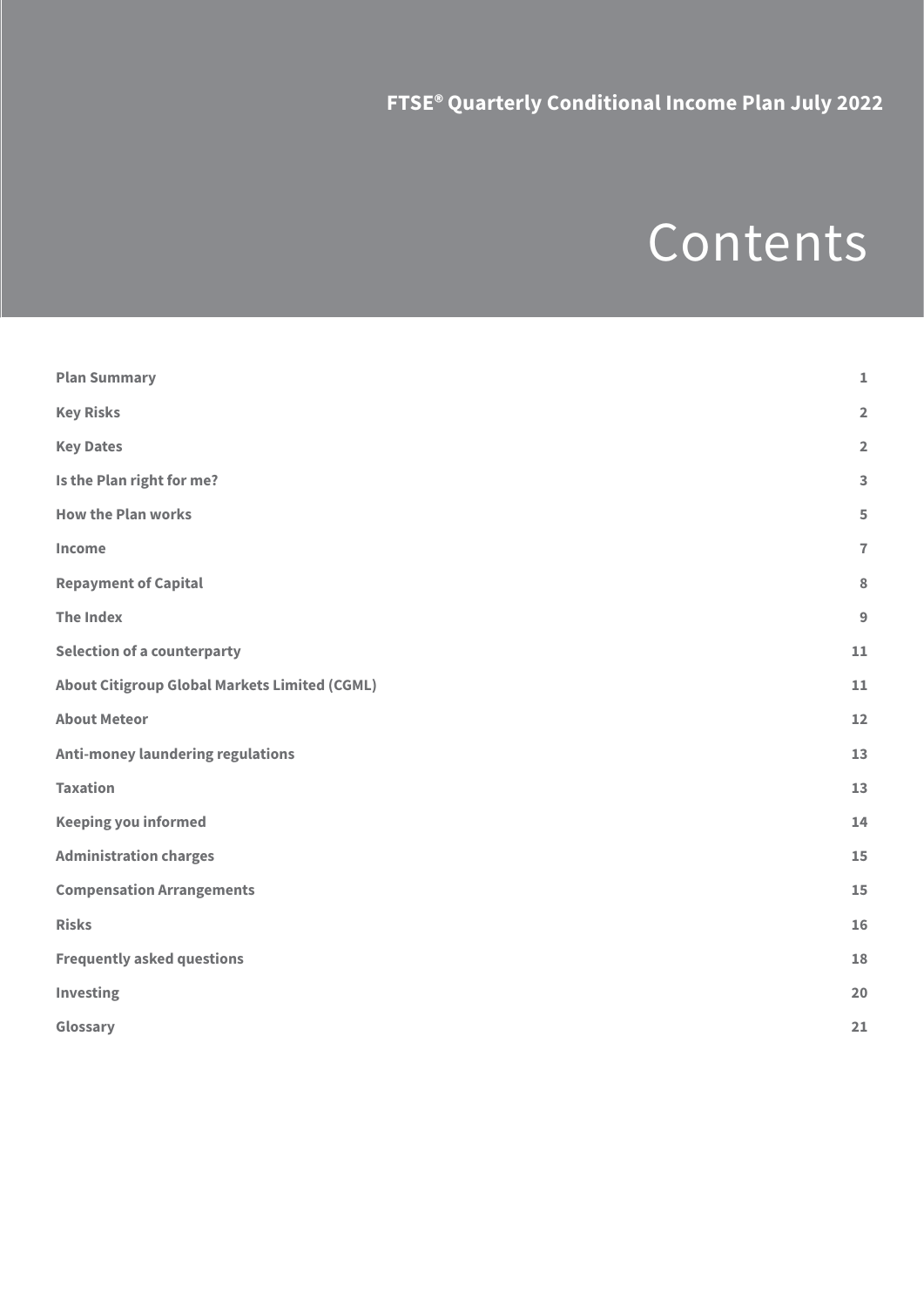

# **Plan Summary**

| <b>Term</b>                        | A maximum nine year three week investment                                                                                                                                                                                                                                                                                                                                                                                                   |                |                       |
|------------------------------------|---------------------------------------------------------------------------------------------------------------------------------------------------------------------------------------------------------------------------------------------------------------------------------------------------------------------------------------------------------------------------------------------------------------------------------------------|----------------|-----------------------|
| <b>Linked asset(s)</b>             | FTSE® 100 Index (the 'Index')                                                                                                                                                                                                                                                                                                                                                                                                               |                |                       |
| <b>Issuer</b>                      | Citigroup Global Markets Funding Luxembourg S.C.A.                                                                                                                                                                                                                                                                                                                                                                                          |                |                       |
| <b>Counterparty</b>                | Citigroup Global Markets Limited ('the Guarantor')                                                                                                                                                                                                                                                                                                                                                                                          |                |                       |
| <b>Repayment of Capital</b>        | You will lose money if the Final Level of the Index is below 65% of its Opening Level. The amount of your money<br>that you would lose will be the percentage by which the Final Level of the Index is below its Opening Level. In<br>extreme circumstances you could lose all of your money. If the Final Level of the Index is at least equal to 65% of<br>its Opening Level you will get back the amount you invested.                   |                |                       |
| <b>Income</b>                      | If the Closing Level of the Index on any Quarterly Measurement Date is at least equal to 85% of its Opening<br>Level, the Plan will pay a gross income of 1.90% for that quarter. No income will be payable for a quarter if the<br>Closing Level of the Index is below 85% of its Opening Level on the Quarterly Measurement Date.                                                                                                         |                |                       |
|                                    | The first Quarterly Measurement Date will be on 24 October 2022, three months after the Start Date. Thereafter,<br>the performance of the Index will be measured quarterly. If the kick-out condition is met (see below), income<br>will be paid in respect of that quarter and the Plan will mature early. No further income payments will then be<br>payable.                                                                             |                |                       |
| <b>Kick-out condition</b>          | From year 2, the Plan will kick-out, i.e. mature early, if the Closing Level of the Index is at least equal to its<br>Opening Level on any Quarterly Measurement Date. In this event you would receive a full return of your money,<br>as well as the income due for that quarter. The first Quarterly Measurement Date on which an early maturity<br>could be triggered will be on 22 July 2024, two years after the Start Date.           |                |                       |
| <b>Tax treatment</b>               | It is our understanding that any income payments from a direct investment by individuals or Trusts into this<br>Plan is expected to be subject to Income Tax.                                                                                                                                                                                                                                                                               |                |                       |
| <b>Available for</b><br>investment | Subject to a minimum investment of £5,000, the Plan is available:<br>by individual or joint applications;<br>▶<br>as 2022/23 tax year stocks and shares ISAs;<br>▶<br>as ISA transfers;<br>▶<br>by pension schemes; or<br>▶<br>by trustees, companies and partnerships.<br>This Plan is available to residents of the United Kingdom only.                                                                                                  |                |                       |
| <b>Securities</b>                  | The Securities purchased will be Global Medium Term Notes issued by Citigroup Global Markets Funding<br>Luxembourg S.C.A., and guaranteed by Citigroup Global Markets Limited, which are in turn linked to the<br>performance of the Index.                                                                                                                                                                                                 |                |                       |
| <b>ISIN</b>                        | XS2482311573                                                                                                                                                                                                                                                                                                                                                                                                                                | <b>Listing</b> | London Stock Exchange |
| <b>Base Prospectus</b>             | You can obtain a copy of the Base Prospectus relating to the Securities and any further information about the Plan on<br>request from Meteor or by visiting our website at www.meteoram.com.                                                                                                                                                                                                                                                |                |                       |
| <b>Meteor distribution</b><br>fee  | We will receive a distribution fee of up to 1.85%. This fee may vary during the product offering period but is<br>correct as at the date of this brochure. We will use our fee to cover the costs of:<br>preparing the Plan literature and information;<br>marketing the Plan;<br>administration of the Plan throughout the term; and<br>payments to introducers, where applicable.<br>This fee will not be used to remunerate any adviser. |                |                       |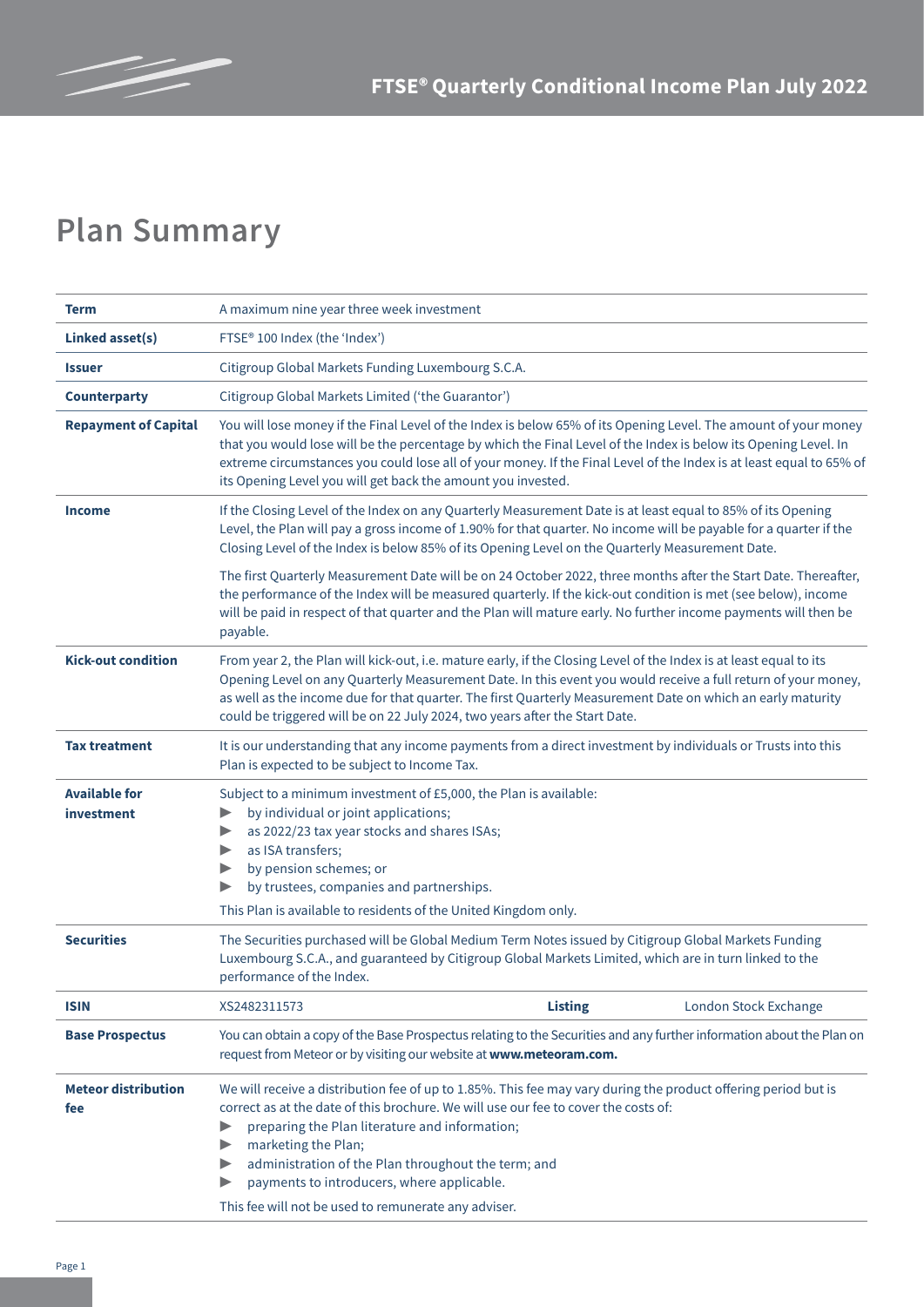# **Key Risks**

### **Access to capital**

- In normal market conditions, it is expected that Citigroup Global Markets Limited (the Calculation Agent of the Securities) will provide pricing of the Securities for investors who need access to their capital before the Maturity Date. However, there is no guarantee that the Calculation Agent will provide pricing or that you will be able to redeem any investment before the Maturity Date, as the decision about whether market conditions are normal will be taken by the Calculation Agent (see Liquidity risks).
- ▶ If you need to encash the investment before maturity, and the Securities are able to be sold, their value will depend on a number of factors including current market conditions and you may receive significantly less than the money you invested. You will also have to pay an administration charge.

#### **Counterparty risk**

- The Issuer will be responsible for the payment to us of any return of capital and any income payments due from the Securities.
- It is possible that the Issuer and Guarantor could collapse or fail to make the payments due. If this happened you would lose some, or all, of your original investment, as well as any income payments to which you might otherwise have become entitled.
- The actual and perceived ability of the Issuer and Guarantor to meet their obligations may affect the market value of an investment over the term.
- In the event that the Issuer and Guarantor fail to meet its obligations to pay the amounts due from the Securities, you will not be entitled to compensation from the Financial Services Compensation Scheme ('FSCS').

#### **Risk to capital and income payments**

- This is a capital-at-risk product and you could lose some, or all, of the money you invest in the Plan.
- The amount you will get back is based on the Index. If the Final Level of the Index is less than 65% of its Opening Level, you will lose money and the amount you lose will be at least 35% of the amount invested, due to the nature of the capital protection barrier.
- It is possible that you will not receive any income payments.
- Any income payments may be less than the amount you would have received by investing directly in the Index.

#### **The risks associated with this Plan are not limited to those listed above, but these are the key risks. Further risks are outlined on pages 16 & 17, 'Risks'.**

### **Key Dates**

| <b>Closing Date for Plan</b><br>subscriptions | <b>ISA transfers</b><br>6 July 2022<br>Subscriptions by cheque or bank transfers<br>20 July 2022                                                                                                                                                                                                                                                                                                                                                                                          |              |  |  |
|-----------------------------------------------|-------------------------------------------------------------------------------------------------------------------------------------------------------------------------------------------------------------------------------------------------------------------------------------------------------------------------------------------------------------------------------------------------------------------------------------------------------------------------------------------|--------------|--|--|
| <b>Start Date</b>                             | 22 July 2022                                                                                                                                                                                                                                                                                                                                                                                                                                                                              |              |  |  |
| <b>Opening Level</b>                          | Closing Level of the Index on<br>22 July 2022                                                                                                                                                                                                                                                                                                                                                                                                                                             |              |  |  |
| <b>Quarterly Measurement</b><br><b>Dates</b>  | The performance of the Index will be measured quarterly on the 22nd day of October, January, April and July<br>each year. If the Quarterly Measurement Date falls on a non-Business Day, the performance of the Index will<br>be measured on the next Business Day. The first Quarterly Measurement Date will be on 24 October 2022,<br>three months after the Start Date.<br>The first Quarterly Measurement Date on which an early maturity could be triggered will be on 22 July 2024. |              |  |  |
|                                               | Income payments due will be made up to 15 Business Days after a Quarterly Measurement Date.                                                                                                                                                                                                                                                                                                                                                                                               |              |  |  |
| <b>Final Measurement Date</b>                 | 22 July 2031                                                                                                                                                                                                                                                                                                                                                                                                                                                                              |              |  |  |
| <b>Final Level</b>                            | Closing Level of the Index on                                                                                                                                                                                                                                                                                                                                                                                                                                                             | 22 July 2031 |  |  |
| <b>Maturity Date</b>                          | 12 August 2031                                                                                                                                                                                                                                                                                                                                                                                                                                                                            |              |  |  |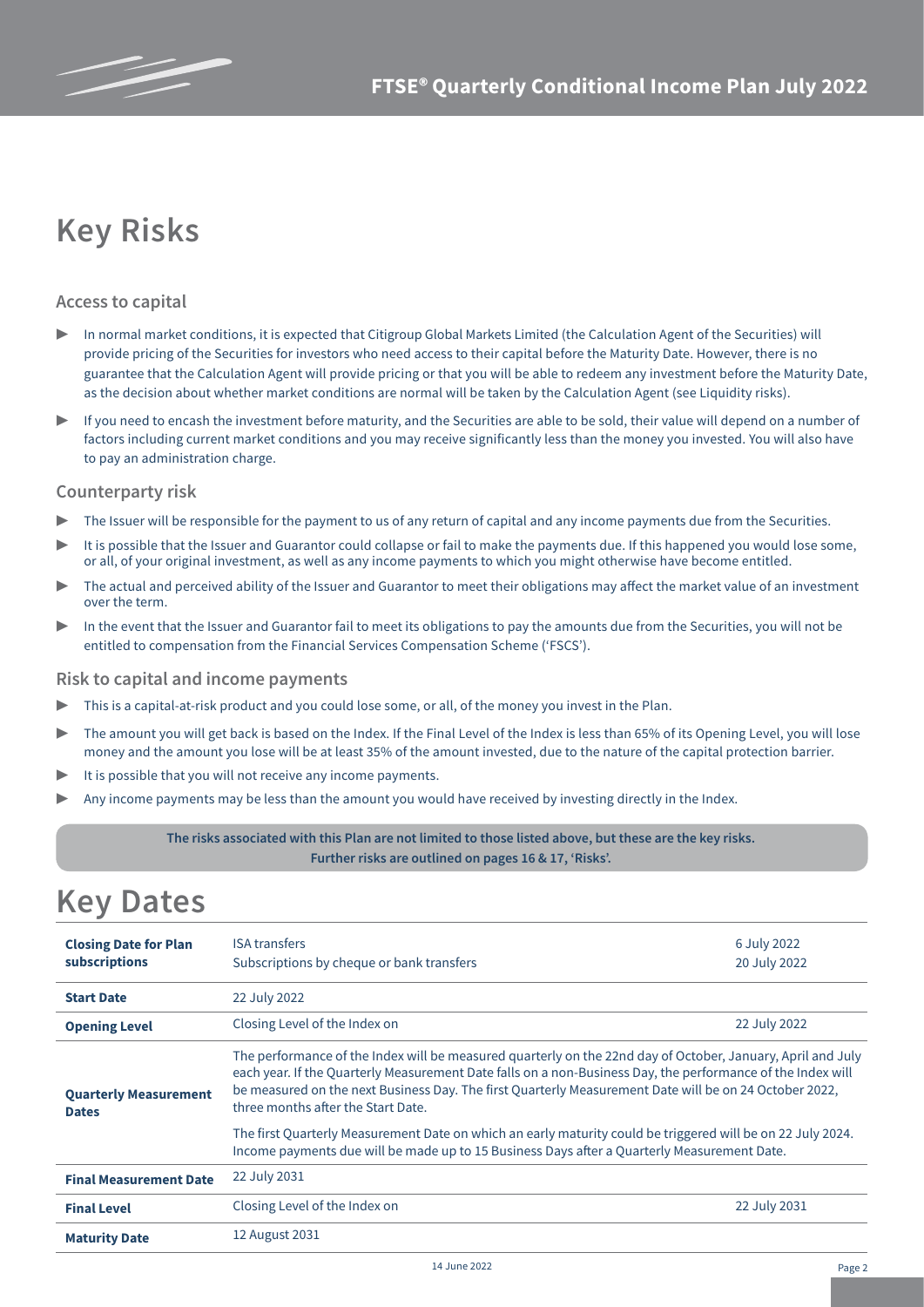

# **Is the Plan right for me?**

It's important to us that investors understand how the Plan works and are satisfied that it will help them to meet their investment objectives. We know that this Plan won't be right for everyone, and we have designed it to meet the investment objectives of investors with certain investment characteristics, which we call our 'target market'.

We cannot advise you if it meets your specific needs and requirements, or if you fall within our target market, and we recommend that you take financial advice from a financial adviser, who will be able to help you assess your investment objectives and advise you whether the Plan is suitable for you.

It can be difficult to categorise people's knowledge and understanding, but to help us make sure that this Plan could meet your needs we have set out below various attributes of different types of investors.

| <b>Basic</b>    | Investors having the following characteristics:                                                                                                                                                                                                                                                            |  |  |  |  |
|-----------------|------------------------------------------------------------------------------------------------------------------------------------------------------------------------------------------------------------------------------------------------------------------------------------------------------------|--|--|--|--|
|                 | Basic knowledge of relevant financial instruments - a basic investor can make an informed investment<br>$\blacktriangleright$<br>decision based on the regulated and authorised documentation or with the help of basic information<br>provided.                                                           |  |  |  |  |
|                 | No financial industry experience, i.e. suited to a first time investor.<br>$\blacktriangleright$                                                                                                                                                                                                           |  |  |  |  |
| <b>Informed</b> | Investors having one, or more, of the following characteristics:                                                                                                                                                                                                                                           |  |  |  |  |
|                 | Average knowledge of relevant financial products - an informed investor can make an informed<br>$\blacktriangleright$<br>investment decision based on the regulated and authorised documentation, together with knowledge and<br>understanding of the specific factors/risks highlighted within them only. |  |  |  |  |
|                 | Some financial industry experience.                                                                                                                                                                                                                                                                        |  |  |  |  |
| <b>Advanced</b> | Investors having one, or more, of the following characteristics:                                                                                                                                                                                                                                           |  |  |  |  |
|                 | A good knowledge of relevant financial products and transactions.<br>▶                                                                                                                                                                                                                                     |  |  |  |  |
|                 | Financial industry experience or accompanied by professional investment advice or included in a<br>discretionary portfolio service.                                                                                                                                                                        |  |  |  |  |

**If you are not taking financial advice as part of the application process, we will ask you which category best describes you. If you have taken advice we will treat you as an 'Advanced Investor', unless you indicate differently on the Application Form.**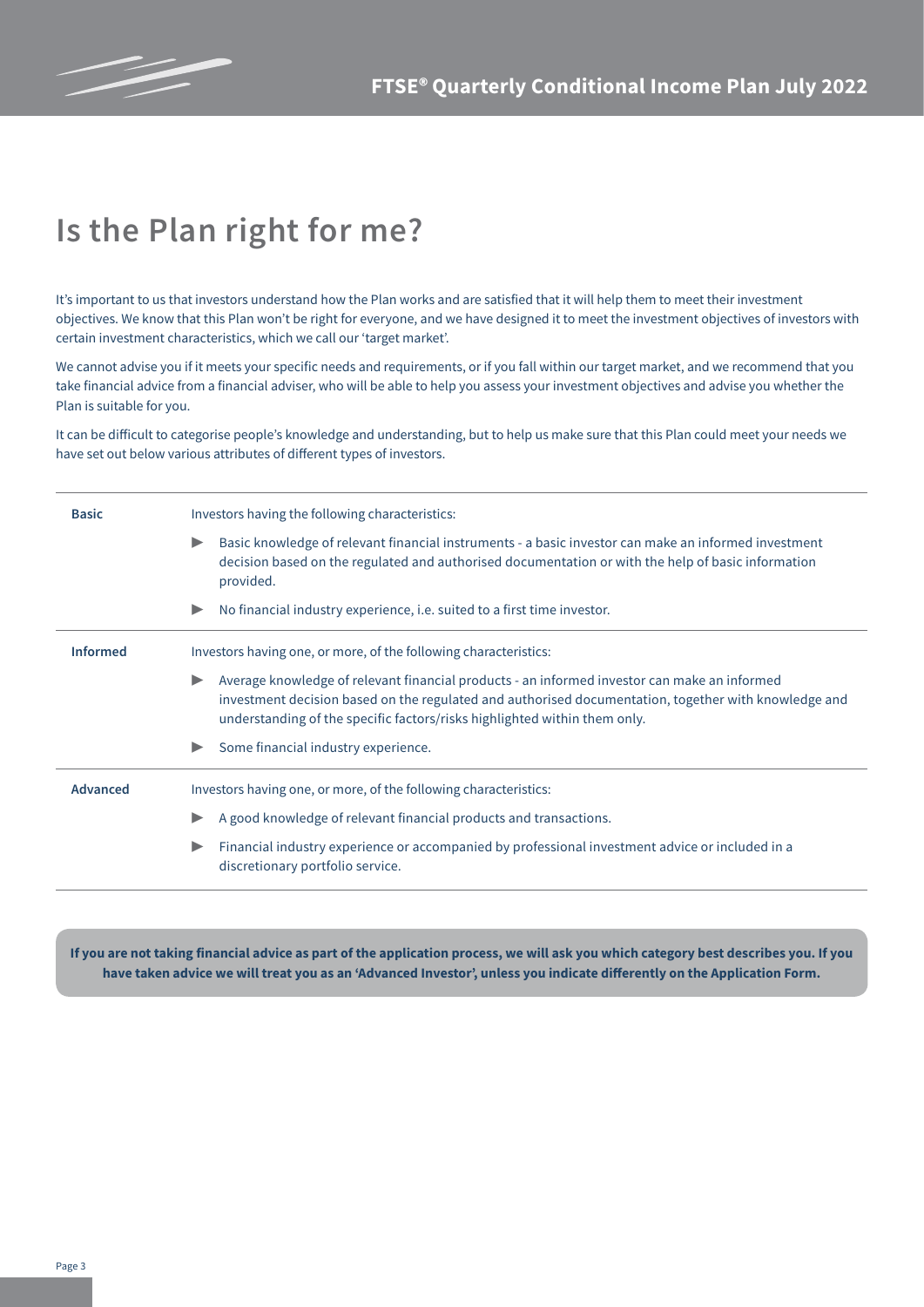

# **Is the Plan right for me? - continued**

To assist your decision making process, we have set out below the characteristics of a typical investor within the target market for this Plan. This is for guidance only and we recommend that you speak to a financial adviser, who will be able to assess your investment objectives and advise you whether the Plan is suitable for you.

**A typical investor who invests in this Plan will:**

- ü Be either an Informed or Advanced Investor, with appropriate knowledge and experience of equity-based investments;
- $\checkmark$  Like investments that provide known returns based on pre-determined market outcomes;
- $\checkmark$  Want the potential to secure an investment return above that available from a deposit-based investment and acknowledge and accept the level of risk, identified by the Summary Risk Indicator set out in the Key Information Document (KID);
- Be willing and able to tie up their money for the term of the Plan for the objective of producing income;
- $\checkmark$  Accept that they could lose money and be able to afford to do so;
- ü Understand that in the event of a loss that this loss would be at least 35% of the money they put into the Plan, and could be considerably more, and in extreme circumstances they could lose all of their money;
- ü Understand that any income payment is dependent on the performance of the Index, which is calculated on set dates, and accept they might not get any income at all;
- ü Know that the level of the Index can fall but do not expect the fall to be more than 35% of its Opening Level at the Final Measurement Date;
- ü Appreciate the importance of having a spread of investments to reduce concentration risk;
- Know and accept that inflation reduces the real value of money and what it can buy;
- $\checkmark$  Understand that equity markets are affected by economic and political events nationally and globally;
- $\checkmark$  Accept that if the Counterparty defaults they could lose all their money and any income and that they would not have any recourse to the FSCS.

**An investor will not meet the target market criteria if:**

- $\star$  They do not understand how this investment works;
- û They are unable, or unwilling, to accept the risks associated with this Plan, including the loss of their money;
- $\boldsymbol{\ast}$  The Plan does not meet their investment objectives.

**The information provided on this page is not investment advice or an investment recommendation. It is designed to provide some guidance as to the possible future risks and rewards of this Plan. We have not taken individual client circumstances into consideration when producing this information and recommend that you consult your financial adviser on whether this investment is appropriate for you. For further information, refer to the 'Risks' section on pages 16 and 17 of this Brochure.**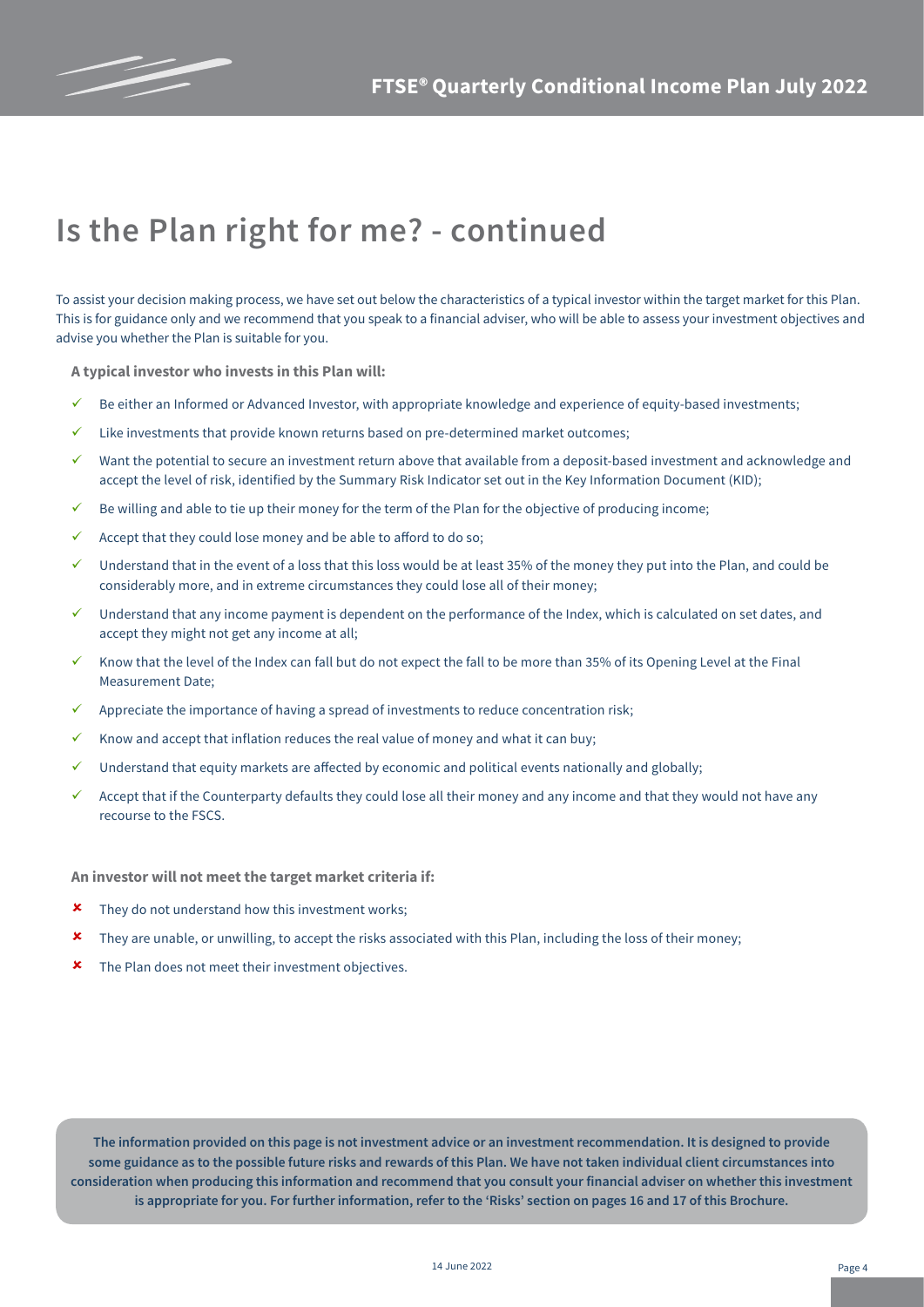

# **How the Plan works**

An investment in the Plan constitutes a contractual arrangement with Meteor Asset Management Limited. We will use your money to acquire Securities, on your behalf, which are designed to have the characteristics required to achieve the investment objectives of the Plan.

We will invest your money in Securities issued by Citigroup Global Markets Funding Luxembourg S.C.A., guaranteed by Citigroup Global Markets Limited. The Securities can be viewed in a similar way to a loan to the Issuer and are linked to the performance of Securities, which are in turn linked to the performance of the Index.

The potential income payments and return of any capital from the Plan are linked to the performance of the FTSE 100 and are also dependent on the ability of the Issuer to make the payments due from the Securities.

The Plan offers the potential for an enhanced return on your investment compared to the actual performance of the Index. Although neither the Plan nor the Securities tracks the Index directly, their performance will affect any capital return and income payments. You need to understand that this will be impacted by a number of factors.

On any Quarterly Measurement Date from year 2 the Plan may mature early, paying you the income payment for that quarter and a return of the amount you invested. This is explained on page 7, 'Income'.

We have designed the Plan to try to limit the potential for a reduction in your capital should the Index fall. However, risk has not been eliminated and your capital is at risk. This is explained on page 8, 'Repayment of Capital'. Further information on capital at risk products can be found on our website at **www.meteoram.com**.

The trade-off for the possible enhanced return and limiting the possibility of capital loss is that if the Index were to increase by more than the potential income payments, you would not benefit from any such increase in excess of any investment payments provided by the Plan.

In addition, you should also understand that you will not be entitled to receive the dividends normally payable if you had invested directly in the shares of the companies that make up the Index.

If the Plan is oversubscribed we may not be able to accept your application; should this happen we would notify you of this and ask for your instructions.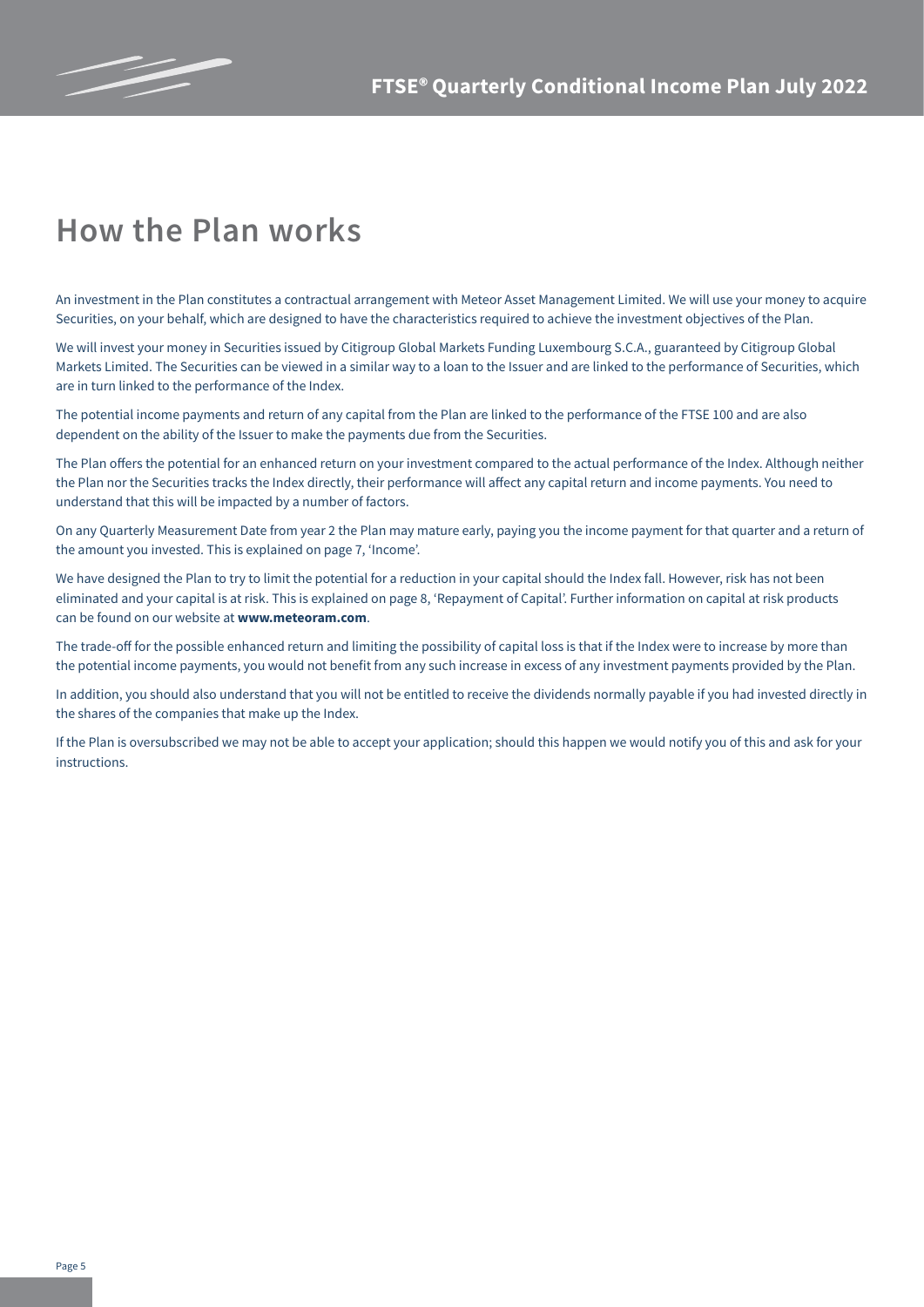

### **How the Plan works - continued**

#### **Factors that could influence the returns payable**

When investing in this Plan you must bear in mind that the risk to your capital and any income payable will be affected by a number of factors that shape how equity markets work. These can be wide ranging, and include events such as natural disasters and wars, through to political uncertainty and general economic changes, either here in the UK or on a more global basis.

Below is a list of the type of issues that can affect your investment:

- $\blacktriangleright$  How well, or badly, the UK economy is performing;
- $\triangleright$  Global economic conditions and how they impact the UK;
- ▶ Political instability or uncertainty which can make markets nervous and share prices fall;
- ▶ Impact of natural disasters the commercial impact of which can be to stop trade and cause share prices to fall;
- ▶ War/civil unrest/conflict;
- The supply and price of natural resources.

**It is impossible to accurately quantify the effect any of these issues would have, either in isolation or in combination, on your capital and any income payable under the Plan.**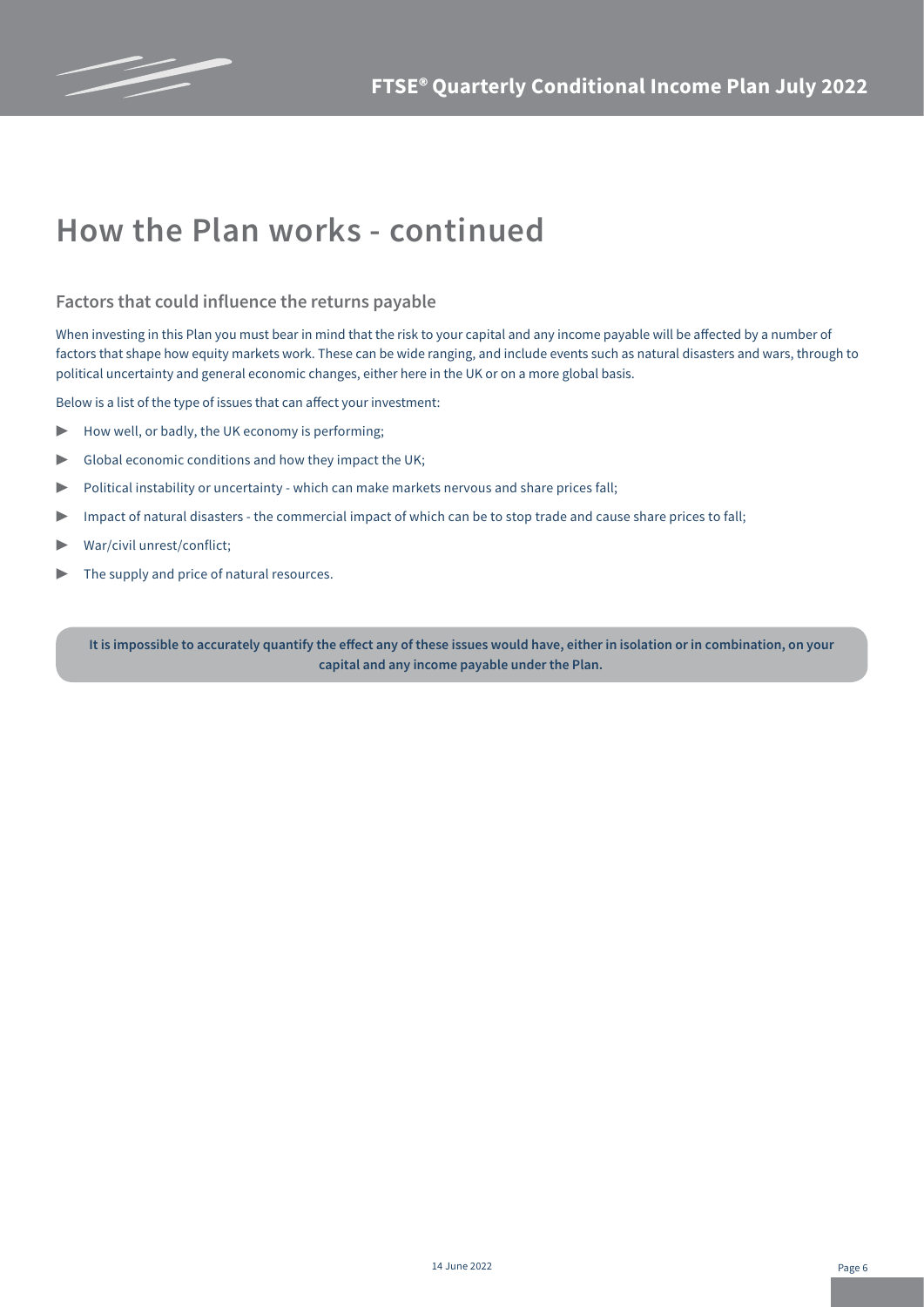

### **Income**

#### **How the income is calculated**

Any income payable from the Plan is linked to the performance of the Index. The Opening Level of the Index will be its Closing Level on 22 July 2022.

We will compare the Opening Level of the Index with its Closing Level on each Quarterly Measurement Date to determine if any income is payable for that quarter.

It is possible that income might not be payable in respect of some, or all, quarters and the Plan might not pay any income at all.

The Plan will pay a gross income of 1.90% for a quarter if the Closing Level of the Index is at least 85% of its Opening Level on the relevant Quarterly Measurement Date. No income will be paid for a quarter if the Closing Level of the Index is below 85% of its Opening Level on the relevant Quarterly Measurement Date.

If the Plan runs for its full investment term, an income payment will be paid in respect of the final quarter if the Final Level of the Index is at least 85% of its Opening Level.

The Plan could kick out from year 2, or on any subsequent Quarterly Measurement Date. This will occur if the Closing Level of the Index is at least equal to its Opening Level on a Quarterly Measurement Date. In this event, the income for that quarter will be paid but no further income payments will be payable thereafter.

If the Closing Level of the Index on a Quarterly Measurement Date is below its Opening Level, the Plan will remain in force.

Income payments due will be made up to 15 business days after a Quarterly Measurement Date. In all cases, any income payments will be made by bank transfer directly into your nominated bank account.

| <b>Quarterly Measurement Dates 1 to 7</b>                                                                  |                                                                                                                    |  |  |  |
|------------------------------------------------------------------------------------------------------------|--------------------------------------------------------------------------------------------------------------------|--|--|--|
| On a Quarterly Measurement Date, is the Closing Level of the                                               | The Plan provides an income payment of 1.90% for that<br><b>Yes</b><br>quarter and will remain in force.           |  |  |  |
| Index at least equal to 85% of its Opening Level?                                                          | The Plan provides no income payment for that quarter and<br><b>No</b><br>will remain in force.                     |  |  |  |
| <b>Quarterly Measurement Dates 8 to 35</b>                                                                 |                                                                                                                    |  |  |  |
| On a Quarterly Measurement Date, is the Closing Level of the<br>Index at least equal to its Opening Level? | The Plan provides an income payment of 1.90% for that<br><b>Yes</b><br>quarter and will mature early.<br><b>No</b> |  |  |  |
| On a Quarterly Measurement Date, is the Closing Level of the                                               | The Plan provides an income payment of 1.90% for that<br><b>Yes</b><br>quarter and will remain in force.           |  |  |  |
| Index at least equal to 85% of its Opening Level?                                                          | The Plan provides no income payment for that quarter and<br><b>No</b><br>will remain in force.                     |  |  |  |
| <b>Quarterly Measurement Date 36</b>                                                                       |                                                                                                                    |  |  |  |
| Is the Final Level of the Index at least equal to 85% of its                                               | The Plan provides an income payment of 1.90% for quarter<br><b>Yes</b><br>36 and matures.                          |  |  |  |
| Opening Level?                                                                                             | The Plan provides no income payment for quarter 36 and<br><b>No</b><br>matures.                                    |  |  |  |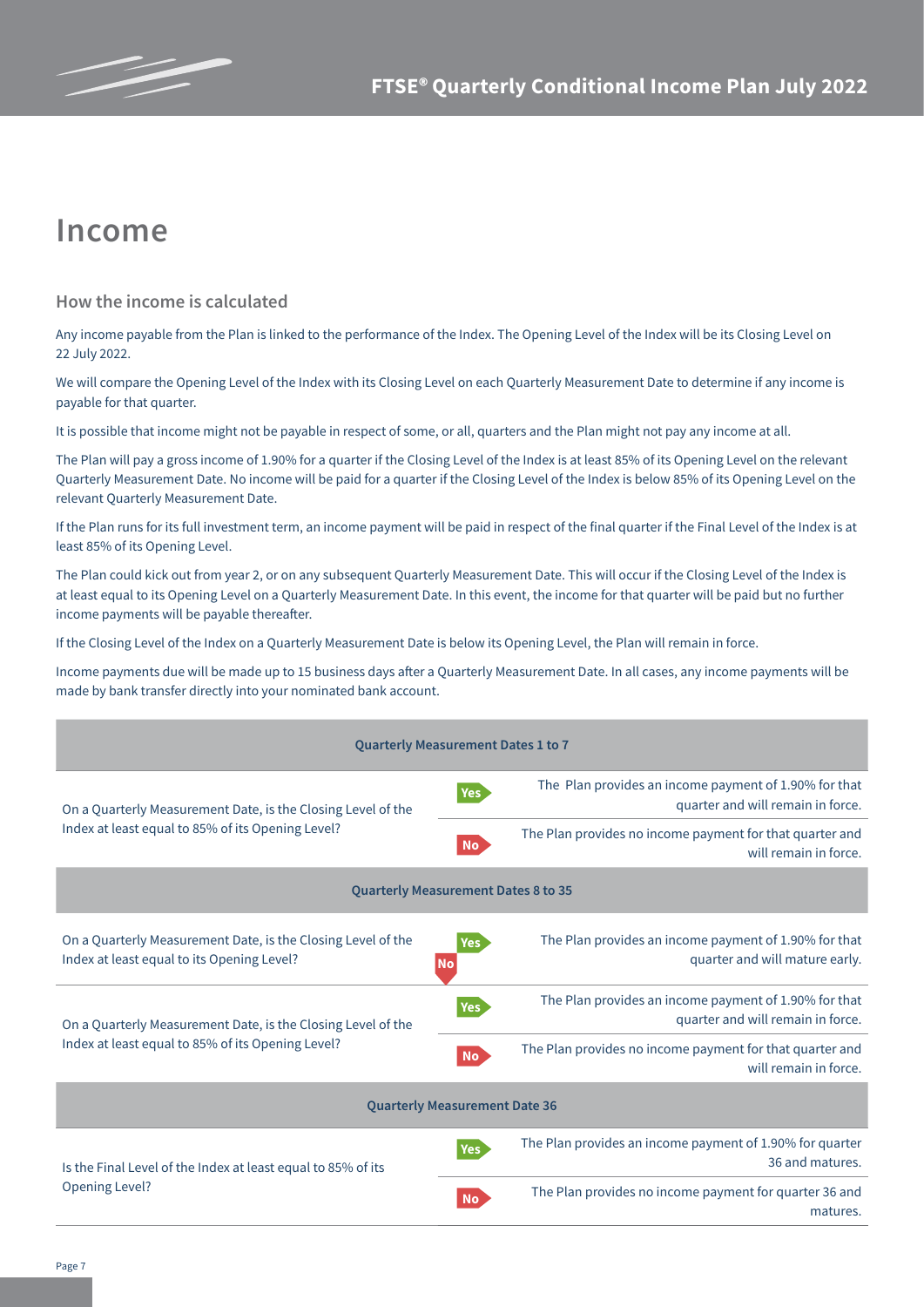

### **Repayment of Capital**

**How capital return is calculated**

If the Plan matures early at any Quarterly Measurement Date, the money you invested will be repaid in full.

If the Plan does not mature early, the return of your money at the Maturity Date will be based on the performance of the Index and may not be returned in full.

You will lose money if the Final Level of the Index is below 65% of its Opening Level.

The amount of money that you would lose will be the percentage by which the Final Level of the Index is below its Opening Level. In extreme circumstances you could lose all of your money. Due to the nature of the capital protection barrier, in cases of capital loss, the capital loss would be at least 35% of the money you invested.

The actual amount you would lose will depend on how prevailing market conditions have affected the level of the Index.

For example, if you invested £10,000 and the Final Level of the Index is 70% below its Opening Level, you will receive only £3,000 of the money you invested in the Plan.

If the Final Level of the Index is at least equal to 65% of its Opening Level, you will receive a full return of the money you invested.

The table below gives examples of the return of capital at maturity, based on a range of movements in the Index.

**The table does not give predictions of what we believe you might receive. It is designed to illustrate how the return of the money you invest in the Plan is calculated. You should be aware that you could lose all of your money.**

|  | Return of your money based on the % by which the Final Level of the Index is below its Opening Level |
|--|------------------------------------------------------------------------------------------------------|
|--|------------------------------------------------------------------------------------------------------|

|                       | Repayment of capital on example amounts invested |         |         |         |         |
|-----------------------|--------------------------------------------------|---------|---------|---------|---------|
| <b>Index Movement</b> | £10,000                                          | £15,000 | £20,000 | £25,000 | £50,000 |
| $-10%$                | £10,000                                          | £15,000 | £20,000 | £25,000 | £50,000 |
| $-20%$                | £10,000                                          | £15,000 | £20,000 | £25,000 | £50,000 |
| $-30%$                | £10,000                                          | £15,000 | £20,000 | £25,000 | £50,000 |
| $-35%$                | £10,000                                          | £15,000 | £20,000 | £25,000 | £50,000 |
| $-40%$                | £6,000                                           | £9,000  | £12,000 | £15,000 | £30,000 |
| $-50%$                | £5,000                                           | £7,500  | £10,000 | £12,500 | £25,000 |
| $-60%$                | £4,000                                           | £6,000  | £8,000  | £10,000 | £20,000 |
| $-70%$                | £3,000                                           | £4,500  | £6,000  | £7,500  | £15,000 |
| $-80%$                | £2,000                                           | £3,000  | £4,000  | £5,000  | £10,000 |
| $-90%$                | £1,000                                           | £1,500  | £2,000  | £2,500  | £5,000  |
| $-100%$               | £0                                               | £0      | £0      | £0      | £0      |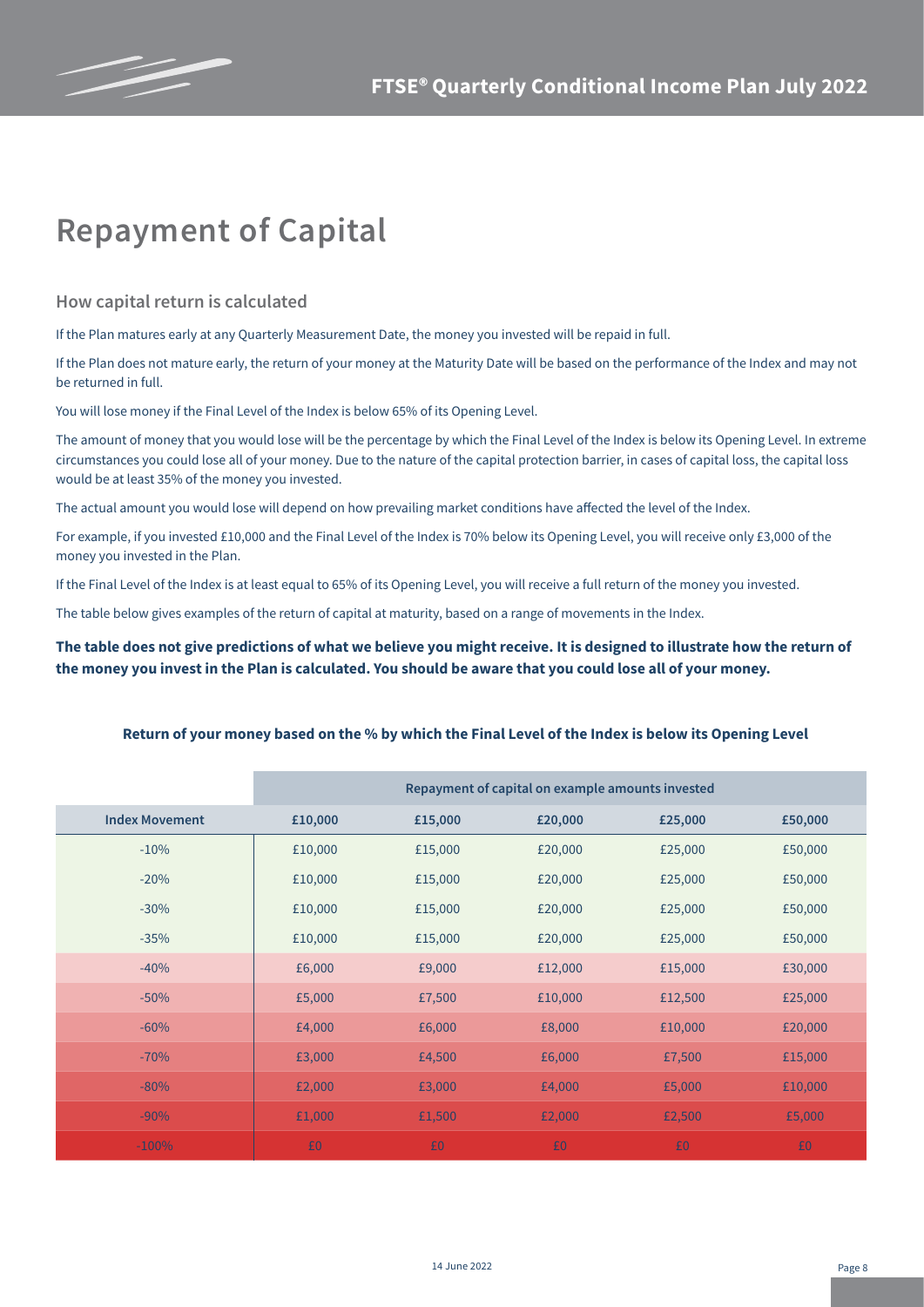# **The Index**

There are many indices established by different organisations, all of which are designed to convey to the world how different markets are performing. The returns under this Plan are dependent on the performance the FTSE 100 Index.

- The FTSE 100 Index is made up of the top 100 UK listed companies by market capitalisation that operate across the whole marketplace, including banking, oil, pharmaceuticals, mining and retail. It currently includes companies such as BP, Tesco and GlaxoSmithKline.
- The FTSE 100 Index is based on market capitalisation and is a capital value only index, i.e., it does not make any allowance for the reinvestment of dividends.

It is important to remember that the value of stockmarket investments, such as shares and indices, can, and do, fall as well as rise. This can be clearly seen in the graph overleaf. To help put these fluctuations in context, we have highlighted some global events that have affected the Index.

The graph shows the movements in the Index since January 1984, the earliest date where data for the Index is available. You must remember that past performance should not be used as an indicator of future results. The results shown might have been achieved during investment conditions that are highly unlikely to be repeated.

At the date of this Brochure, the level of the FTSE 100 Index was around 7200. If the Index maintained this level at the Start Date, the Final Level of the Index would need to be lower than 4680 to trigger a capital loss at maturity.

At the Start Date, the level of the Index will have changed and could be higher or lower and, consequently, the level at which capital loss would be triggered will also change. We will inform you of the Opening Level of the Index and the level to which the Index will have to fall to cause a loss when we confirm the purchase of the Securities, shortly after the Start Date.

**Index Disclaimer: The Plan is not in any way sponsored, endorsed, sold or promoted by the relevant Index provider(s). Please see the Terms and Conditions of the Plan for full details.** 

#### **Business Disruption, Market Disruption and Adjustment Events**

A number of events relating to the Index, such as market disruption events, disruption modification or cancellation of any relevant Index, or change in laws or regulations, give the Calculation Agent, at its commercially reasonable discretion, the right to determine whether any adjustment to the Terms and Conditions of the Plan is required. Any such adjustment may affect the amount of income payments payable from the Plan. These adjustments may include, but are not limited to:

- adjustments to the Opening Level and/or Final Level;
- postponing the dates on which the Opening Level and Final Level are observed;
- substitution of the relevant Index; and
- $\blacktriangleright$  early termination of the Plan.

As soon as practical, we will advise you of any adjustment to be made to the Terms and Conditions of the Plan.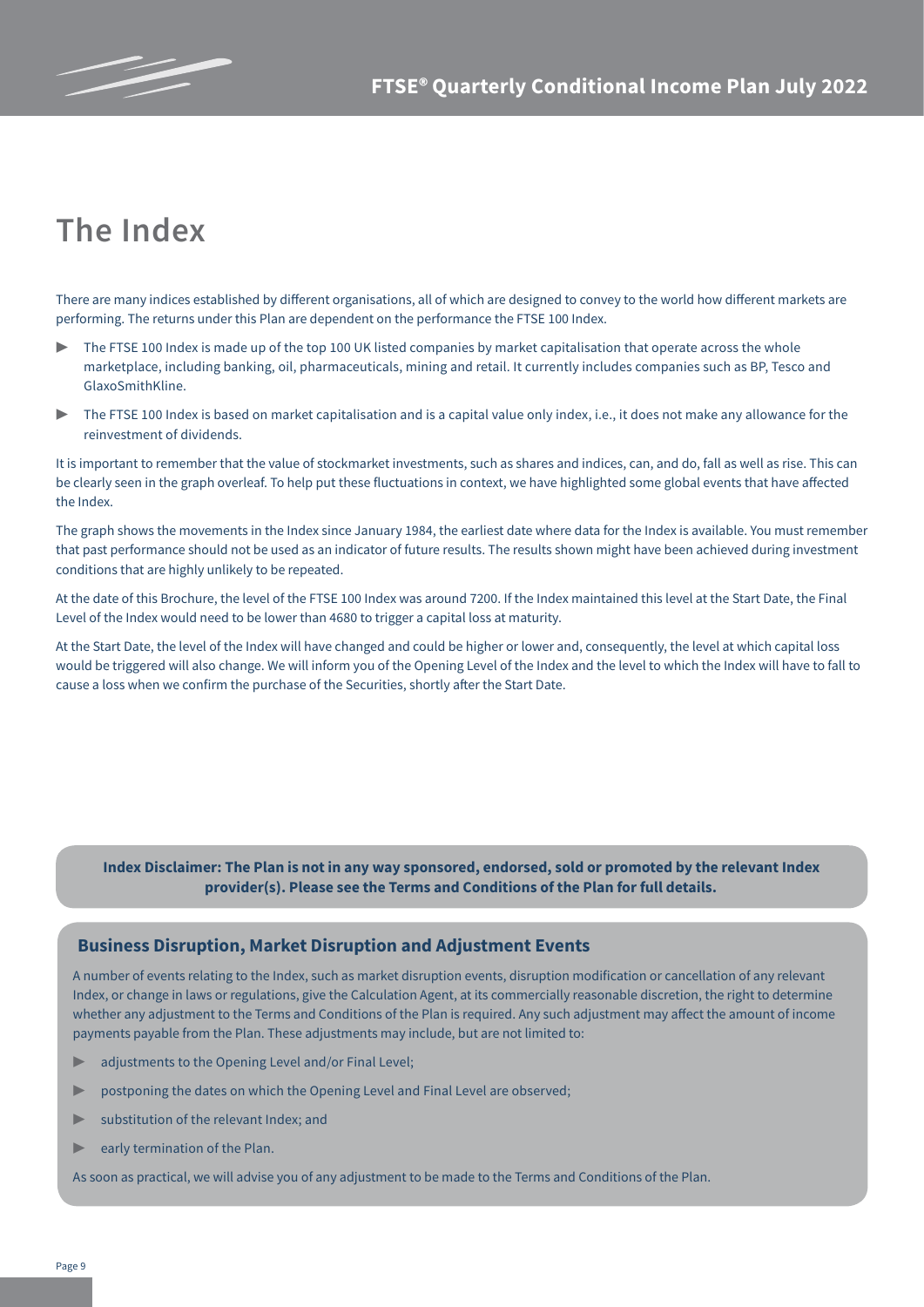

# **The Index - continued**



**Past performance is not a reliable indicator of future performance and should not be used to assess the future returns or risks associated with this Plan.**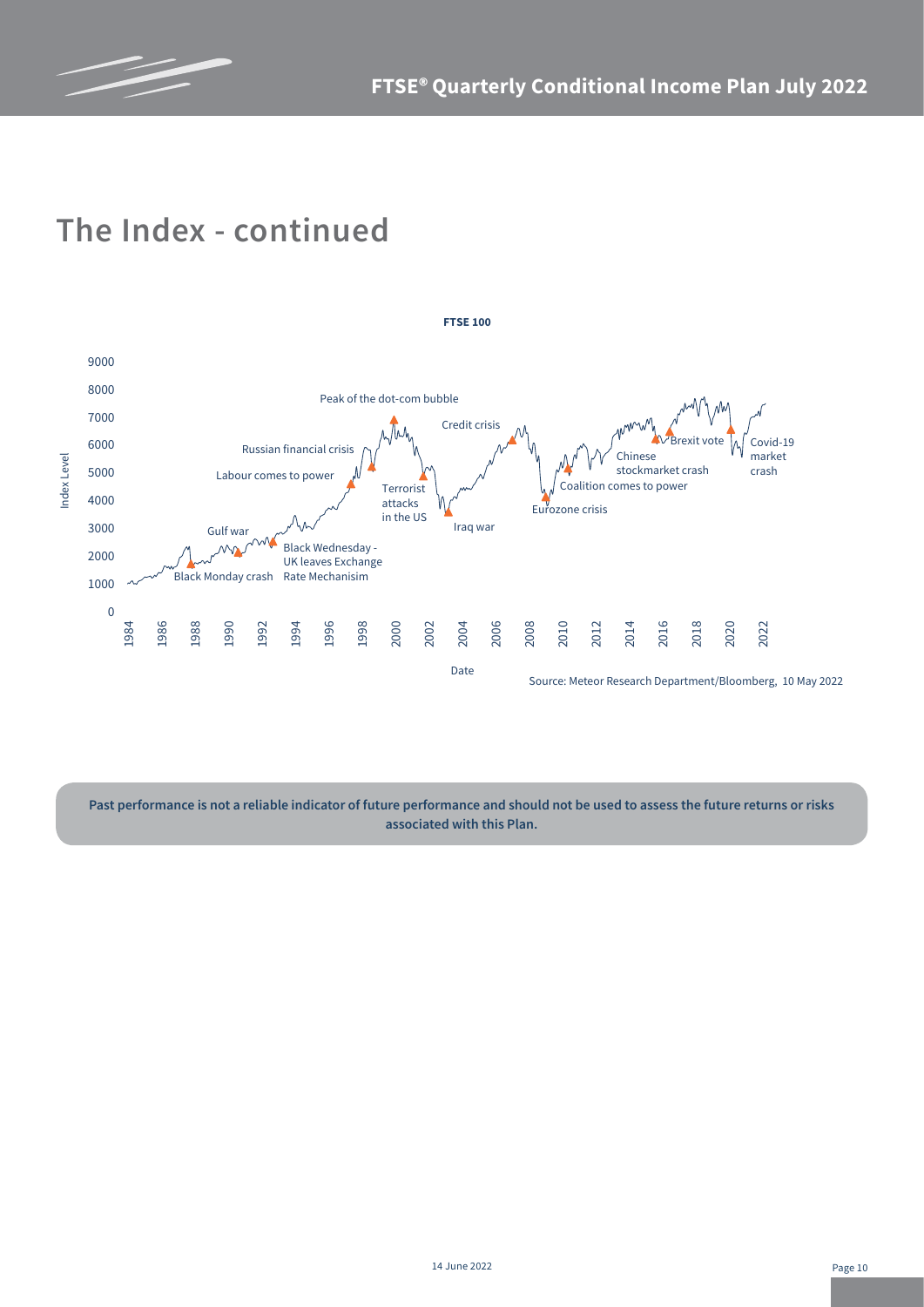

### **Selection of a counterparty**

When selecting a counterparty one of the factors you may wish to take into account is its issuer credit ratings. These are the opinions of a range of credit rating agencies regarding the security of a counterparty.

A high rating from one or more of the credit rating agencies is not a guarantee that a counterparty will meet its obligation to pay the amount due from the securities.

Fitch, Moody's and Standard & Poor's are independent ratings agencies that research and grade the ability of financial and other institutions to make the payments due from the securities issued and/or guaranteed by them.

Each rating agency describes and names its ratings in a different way. By way of example, Standard & Poor's highest possible rating is AAA, followed by AA and A. These three ratings along with their BBB rating are generally regarded as investment grade (i.e., of higher quality).

All of these ratings, except the AAA rating, can also be modified by a plus or a minus to give a counterparty's relative status within the grade; for example, A+, A, A- for the A rating. Ratings from BB downwards are provided in respect of other securities.

A rating outlook assesses the potential direction of a credit rating view over the intermediate term.

The term considered varies between credit rating agencies; Fitch looks at a 12 to 24 month period, Standard & Poor's a 6 to 24 month period, while Moody's says its outlooks are 'over the medium term'. In determining a rating outlook, consideration is given to any changes in the economic and fundamental business conditions.

An outlook is not necessarily a precursor of a rating change or future credit watch action.

- Positive means that a rating may be raised.
- Negative means that a rating may be lowered.
- ▶ Stable means that a rating is not likely to change.
- Under review means a rating may be raised or lowered in the short term.

Please refer to your financial adviser if you have any queries regarding credit ratings.

# **About Citigroup Global Markets Limited (CGML)**

Citigroup Global Markets Limited provides institutional brokerage services. The Company offers equity, fixed income, and commodity products across cash, over-the-counter (OTC) derivatives, and exchange traded markets, as well as investment banking capital markets and advisory services. Citigroup Global Markets serves customers worldwide.

#### **Source: Bloomberg, 5 April 2022**

#### **Relevant credit ratings and outlooks for Citigroup Global Markets Limited (the Guarantor)**

| Agency            | <b>Rating</b> | Date rating effective | Outlook       | Date outlook effective |
|-------------------|---------------|-----------------------|---------------|------------------------|
| Fitch             | A+            | 22/04/2020            | <b>Stable</b> | 12/05/2021             |
| Moody's           | A1            | 21/02/2019            | <b>Stable</b> | 21/02/2019             |
| Standard & Poor's | A+            | 16/12/2016            | <b>Stable</b> | 16/12/2016             |

**Source: Bloomberg, 08/06/2022** 

**The credit rating of CGML is subject to change during both the offer period and the investment term. Any information on credit ratings of the Counterparty provided in this Brochure is correct at the time of publication. The credit ratings assigned to the Counterparty can change at any time without notice.**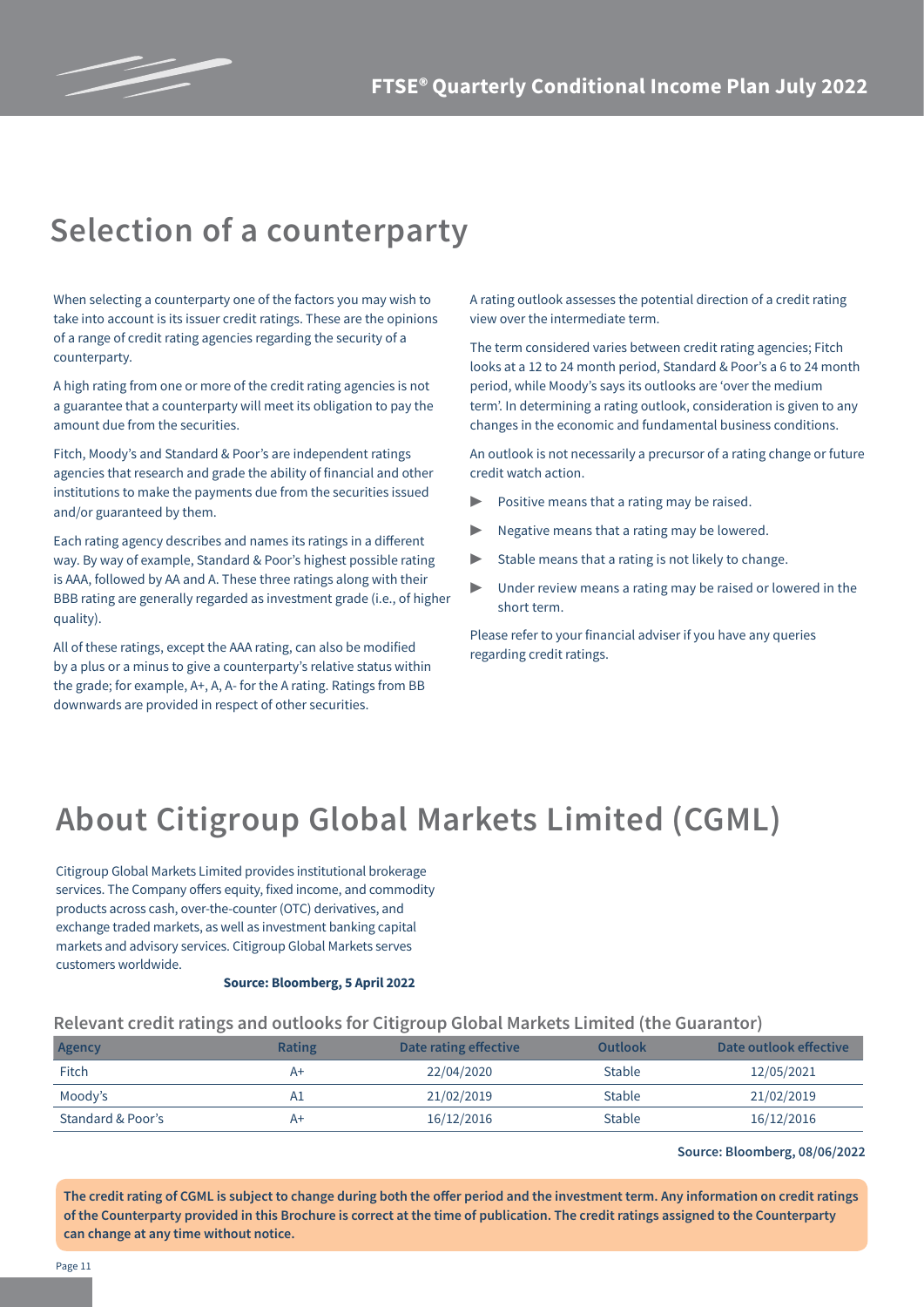

### **About Meteor**

As one of the largest structured product providers in the UK, we have consistently provided investors with compelling opportunities to achieve their financial goals over the last decade. As well as offering a standard range of structured products to the wider public, we also offer a bespoke arrangement service to satisfy individual client needs.

The professional relationships cultivated by our team are vital to the Company's success and have positioned us at the forefront of both institutional and individual investors' minds for the research, sourcing and construction of effective investment strategies. Our solutions embrace all major currencies and asset classes, including equities, commodities, real estate and alternative asset classes.

To us, treating customers fairly is more than just an FCA Principle; it is part of the sound foundation on which the business is built. We don't just believe in building a business relationship, we believe in building your trust.

Our aim is to produce literature that is clear and enables customers to easily understand how our plans work. We are committed to maintaining this transparency throughout the term of all of our plans.

Meteor Asset Management Limited (MAM) will act as Plan Manager, and will outsource the administration and safekeeping of client assets to Meteor Investment Management Limited (MIM). MIM was established for the specific purposes of administering Meteor's own plans and those we administer on behalf of third parties and for the keeping of all client assets.

Both companies are authorised and regulated by the Financial Conduct Authority. Meteor Asset Management Limited: Financial Services Register Number - 459325. Meteor Investment Management: Financial Services Register Number - 496880.

We do not offer financial advice or guidance on tax issues. However, we believe that it is important to seek such advice before you invest, to ensure that you choose an investment or deposit that is suitable for you.

**For more information, visit our website www.meteoram.com**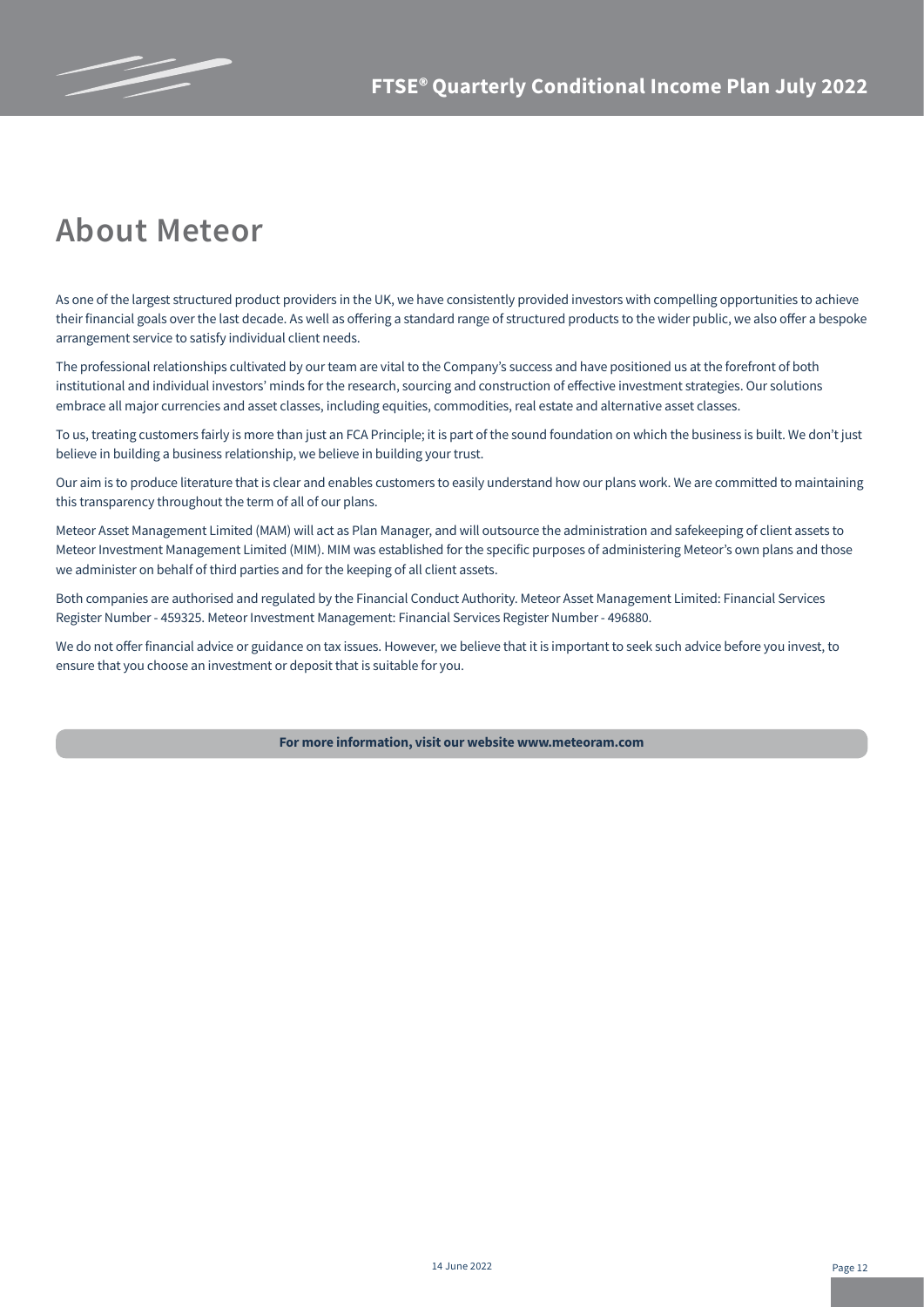

# **Anti-money laundering regulations**

Your financial adviser has to verify your identity for the purpose of anti-money laundering regulations and will probably have asked you for documentary evidence in order to fulfil this requirement. We are able to accept the verification provided by your financial adviser but we reserve the right to request additional information and/or documentation to satisfy our own anti-money laundering procedures.

We will also carry out an electronic data check to verify your identity. The check will be carried out using a reliable and reputable electronic database agency. This is not a credit check and will leave a different 'footprint' on your electronic record to that left by a credit check.

It is also important for us to know how you have accumulated the money you want to invest, to comply with these regulations. If appropriate, we will ask you to indicate the source of funds on the application form.

## **Taxation**

The information contained in this Brochure is based on our understanding of rates of tax, current legislation, regulations and practice. Please note that these are likely to change in the future and that changes could be backdated.

This is a general guide only. The information relates solely to United Kingdom taxation and is expected to apply to you if you are a UK tax resident investor who is the beneficial owner of your investment in this Plan. The statements are not exhaustive and do not constitute tax advice.

It is important that you consult your tax adviser concerning possible taxation and other consequences of making an investment in the Plan.

Any gains made from the investment by SIPPs, SSASs and other pension arrangement will usually be free of tax.

If you invest within an ISA, the returns will be tax free.

The values of any tax reliefs will depend on your individual circumstances and they could change at any time and could also be backdated.

When you invest in this income based product individually, jointly or via a trust, the gross income payments will be subject to Income Tax. You will be responsible for ensuring that you declare the receipt of any such income to your tax office and for the payment of any Income Tax that is due. The rate of tax payable will depend on your own circumstances and tax rates and practice at that time.

Based on current rates, basic tax payers would pay 20% income tax, higher rate payers 40% and additional rate taxpayers 45%.

The taxation of any gains on investments in the Plan made by companies, partnerships or other businesses will depend on the tax position of the organisation.

Further information about tax in the UK is available from the HMRC website at **www.hmrc.gov.uk.**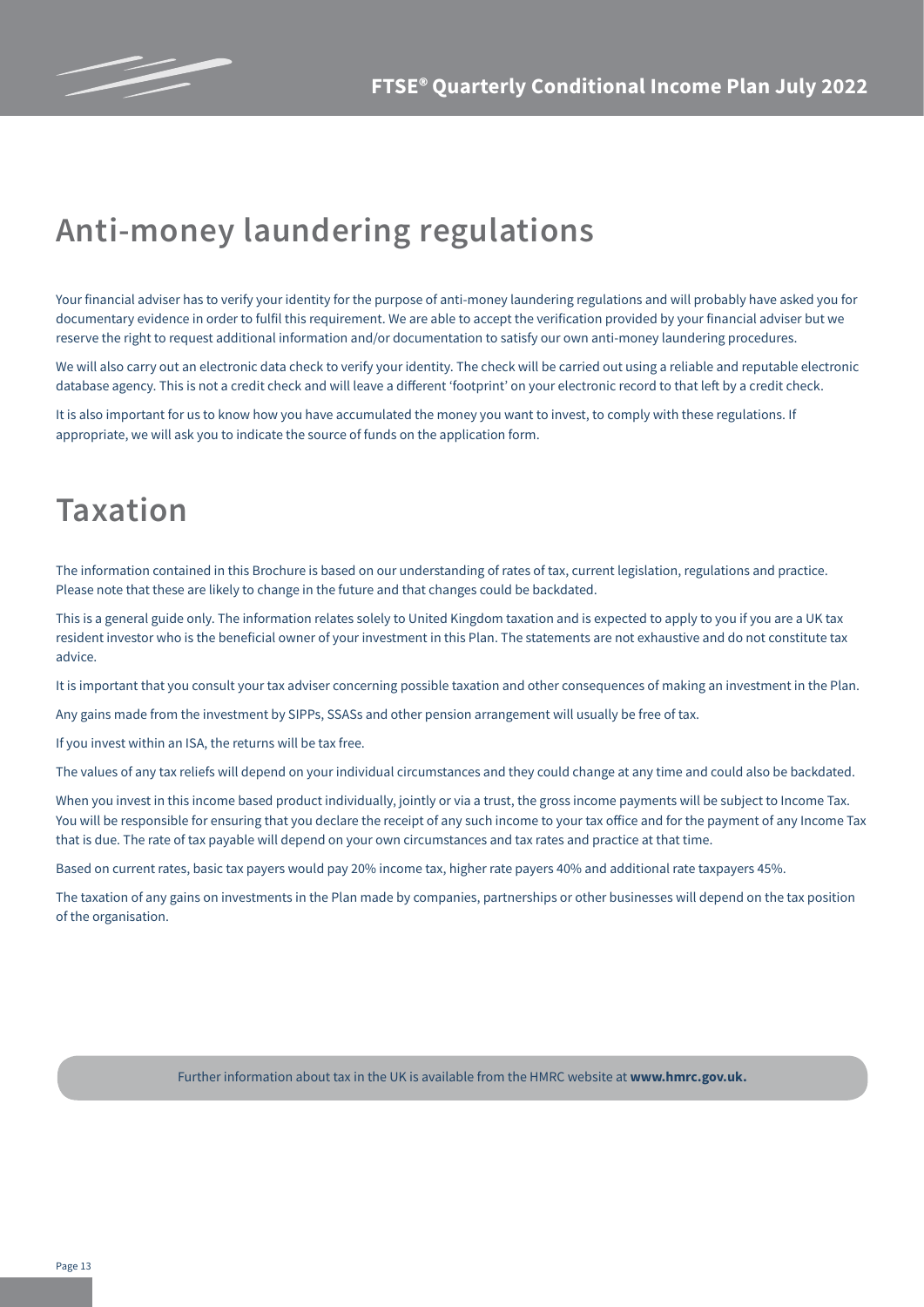

# **Keeping you informed**

In an increasingly electronic age we know that most investors are happy to receive online communications. Equally, we understand that some people still prefer paper format, and we are happy to communicate with our investors in whichever format best suits their requirements.

Where you open an account online you will receive an initial acknowledgement and an initial transaction statement from us by post. Thereafter, for the rest of the Plan term we will send all regular communications to you by email. To enable us to do this, we will need an up to date personal email address. If you would like us to use someone else's email address to communicate with you, for example a spouse or other family member, we will need you to sign to that effect on the Application Form. This is so that we are sure that you can receive the information we will send you - and for this reason it's important that you let us know if you change email address.

We will provide you with a username and password when your account is set up and you can change the password after you first log in. If you complete a paper application you will still have the option of receiving future communications online, by ticking the appropriate box on the Application Form.

Alternatively, if you want us to send regular communications in the post we will do so and there will be an initial charge of 0.25% for this service.

#### **After you've invested you will receive:**

- An acknowledgement of your application, a summary of your investment and a notice of cancellation, within 5 Business Days;
- Details of your investment, shortly after the Start Date:
- Half yearly statements, as at 5 April and 5 October;
- ▶ Any other important information about your Plan;
- ▶ Notification of impending maturity.

If you have selected online communications, you will be able to access details of your investment at any time, by logging onto the client section of our website at **www.meteoram.com** using your individual username and password. This online access also allows you to:

- Read your regular valuation statements;
- Review all transactions:
- Check current values and historic valuations;
- Receive product alert notifications;
- Look up product literature;
- $\triangleright$  See details of previous plans.

If you want to change the way we communicate with you, we will need a letter signed by all account holders. Please note that there could be a charge of up to 0.25% of your original investment if you change to paper-based communications.

For more information visit our website at **www.meteoram.com**

### **Use of Personal Information**

We will collect and process information about you that you will give us by filling in forms, or by corresponding with us by phone, email or otherwise.

We hold and use this information because it is necessary to do so in order to establish, maintain and administer your investment with us, and pay you any benefits as they are due.

You have a number of rights under the data protection laws, full details of which can be found in the Terms and Conditions or on our website **www.meteoram.com**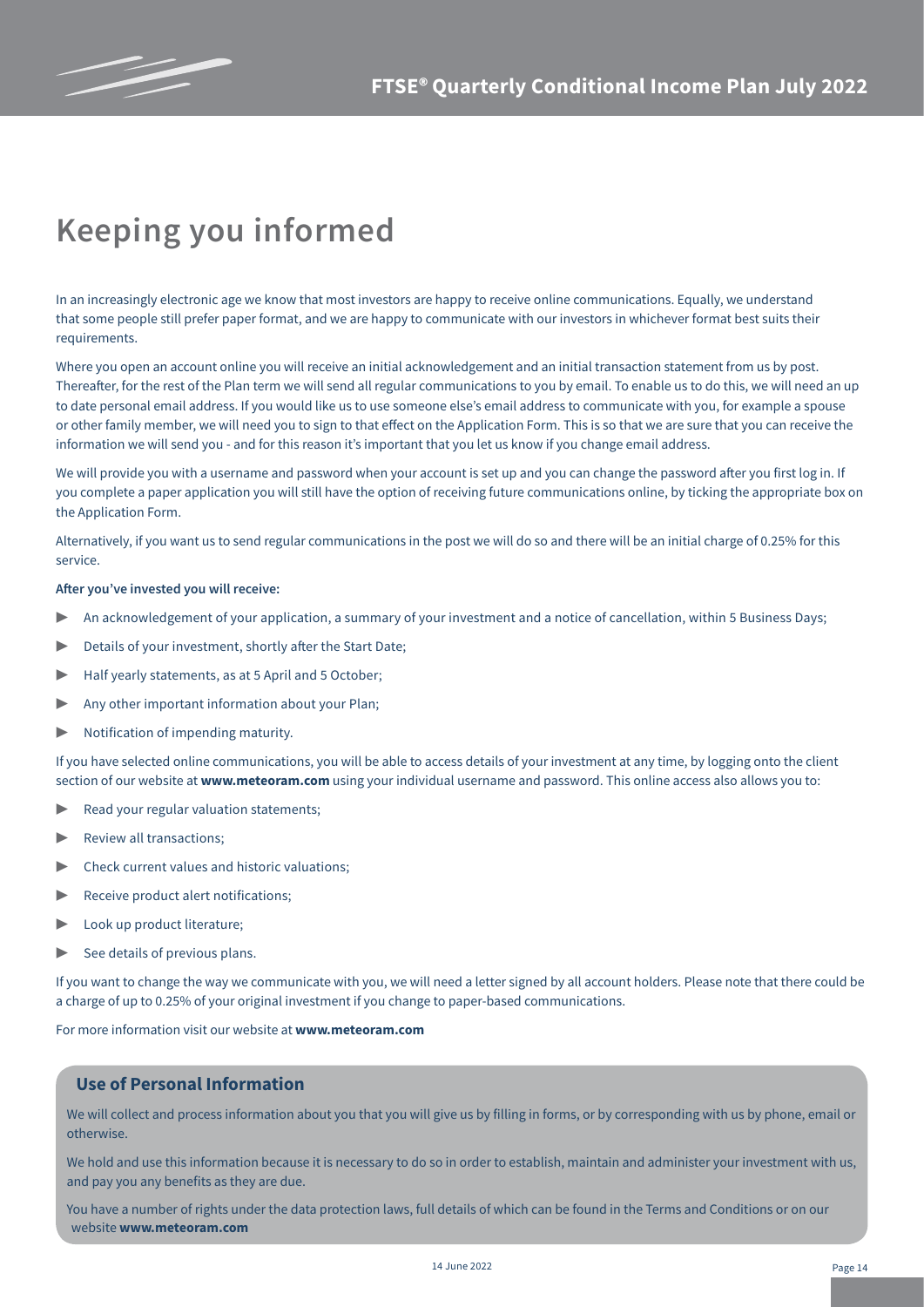

# **Administration charges**

The following table sets out administration charges over the full term of the Plan. Where a percentage is indicated, this will be a percentage of the money you invest in the Plan.

There are no ongoing management charges.

#### **Menu of charges**

| <b>Initial</b>                                                     | Charge        | <b>VAT</b> | Charge details                            |
|--------------------------------------------------------------------|---------------|------------|-------------------------------------------|
| Paper applications that request ongoing paper-based correspondence | 0.25%         | n          | On purchase of the Plan, or later request |
| Sale or transfer prior to maturity                                 |               |            |                                           |
| Encashment of Plan                                                 | £150          | V          | On encashment                             |
| ISA transfer to another ISA manager                                | £150          | ۷          | On transfer                               |
| <b>Other potential Services and Charges</b>                        |               |            |                                           |
| CHAPS payment (including after maturity)                           | £35           | y          | On payment                                |
| Unpaid cheque                                                      | £40           | ٧          | On debit from our account                 |
| Copy of taped call                                                 | £40           | V          | On request only                           |
| Stamp duty reserve tax or other financial transaction tax          | As chargeable |            |                                           |
| Re-registration to new owner                                       | £40           | v          | On re-registration in our records         |

### **Compensation Arrangements**

If the Counterparty fails to meet its obligations to pay to us the amount due from the Securities and you lose the money you invest in the Plan, or any income payments to which you would otherwise have become entitled, you will not, for this reason alone, be entitled to compensation from the FSCS.

Meteor Asset Management Limited and Meteor Investment Management Limited are covered by the FSCS. Therefore, you may be entitled to compensation from the FSCS in the event that we are declared to be 'in default' and you have suffered a loss as a result of Meteor's actions or negligence. In this event, the compensation limit is currently £85,000 per person. If the level of your claim against us is greater than £85,000 you would not be covered for the excess.

We currently use a range of banks to hold Client Money. You may be eligible to make a claim if any of the banks we use, or may use in the future, becomes insolvent whilst holding your money, prior to the purchase of the Securities or pending payment to you of the amounts received at the maturity or earlier redemption of the Securities.

In this event, the compensation limit is currently £85,000 per person and this applies to all deposits you hold with the insolvent bank and any other member of its group. You would not be covered for any excess amount over the compensation limit.

Many banking groups use several brands, which means the total investments you hold within a group will count towards one compensation limit. You can look up details of banking and savings groups on the FCA website: **https://www.bankofengland.co.uk/prudentialregulation/authorisations/financial-services-compensation-scheme**

**If you have any queries you may wish to contact the FSCS at: Financial Services Compensation Scheme P.O. Box 300 Mitcheldean GL17 1DY Telephone: 0800 678 1100**

**Note: The FSCS website suggests that its contact form is the quickest way to get in touch with them. The contact form can be located on the FSCS website at https://www.fscs.org.uk/contact-us/**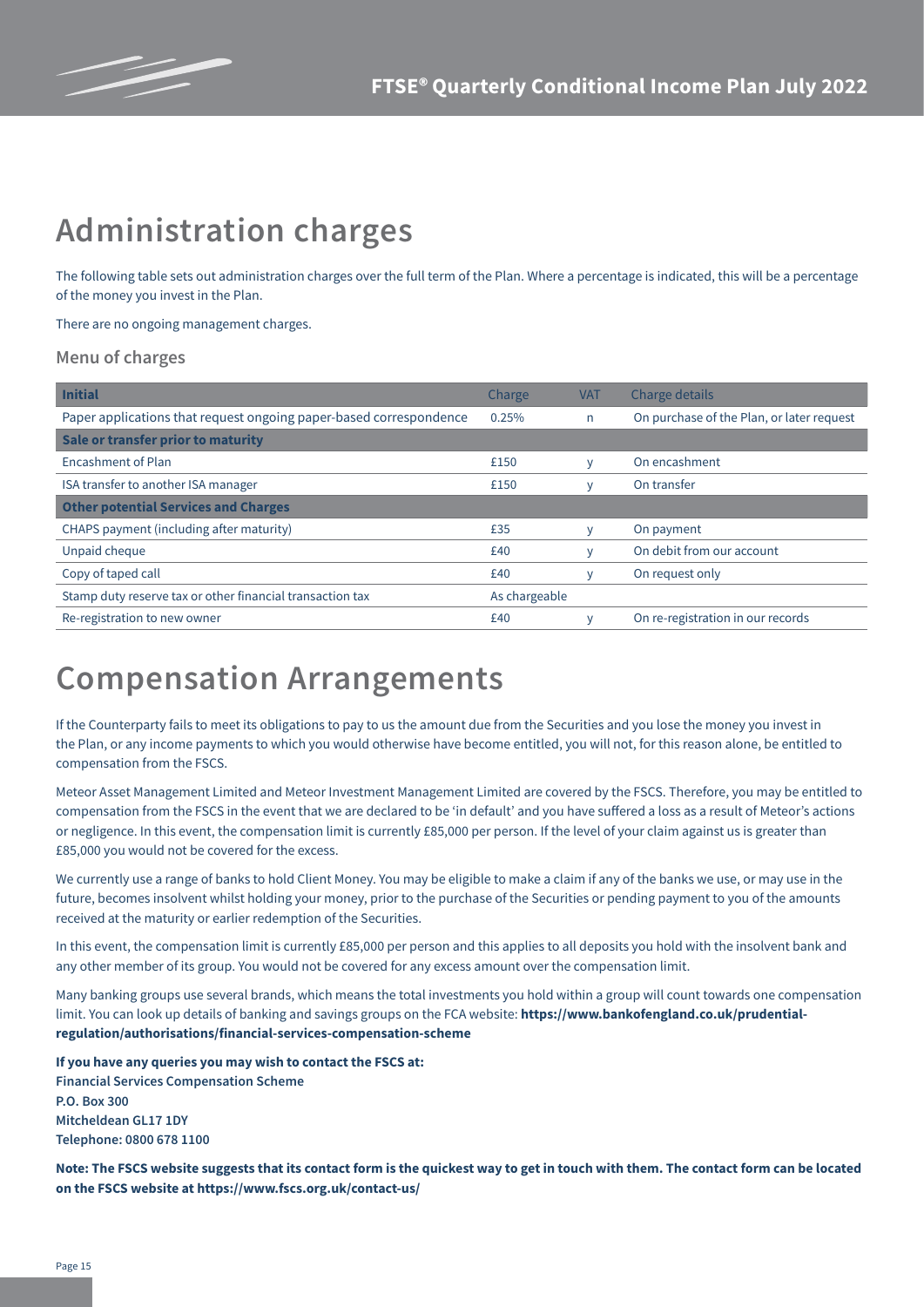# **Risks**

### **Cancellation risks**

- If you change your mind about investing after the Securities have been purchased, you will only get back the value of the Securities when they are sold, which will be less than your original investment.
- If we pay an adviser charge to your financial adviser on your behalf and you subsequently change your mind about investing, you will be responsible for obtaining any refund which may be due to you from your adviser.

### **Concentration risk**

The Plan should only be considered as part of your overall investment portfolio. You should only put a portion of the money you have available for investment into any one product or plan, to avoid over exposure to a counterparty or plan type.

### **Inflation risk**

Any inflation will reduce the real value of your investment over time.

### **Investment risks**

- $\triangleright$  Should the Index increase by more than the returns provided by the Plan, you would not receive the benefit of any additional income payments above that provided by the Plan.
- $\blacktriangleright$  If the Plan is oversubscribed, the purchase might not be completed for you. As we near capacity we will flag this on our website at **www.meteoram.com**.
- $\triangleright$  The value of the Securities that back your Plan will be initially impacted by any charges or costs that were built into it. Subsequently, factors such as, but not limited to, movements in interest rates, the performance of the Index, and the creditworthiness of the Counterparty will all affect the price of a security.
- ▶ The Opening Level of the Index applies on the Start Date of the Plan and not the date on which you apply for the Securities. The level may vary significantly between these dates.
- When the Plan matures you might not be able to reinvest the proceeds to achieve the same, or similar, level of income.

### **ISA transfer risks**

- If you wish to transfer an existing ISA this must be done in cash, which means your existing ISA manager will sell your investment. Your existing ISA manager may also charge you an exit or transfer fee.
- You could lose some interest if you transfer a cash ISA and decide not to wait for the expiry of any notice period.
- If you transfer a stocks and shares ISA there is the potential for loss of investment growth if markets should rise while your transfer remains pending.
- $\triangleright$  We have a deadline for receipt of ISA transfer applications, to allow time for us to receive the proceeds from your existing ISA Manager. However, if they do not send us the funds you have requested before the Start Date we will not be able to purchase the Securities on your behalf.
- If you have elected to pay an adviser charge and have asked us to pay that fee to your adviser on your behalf, this could reduce the amount invested with the tax advantages of an ISA.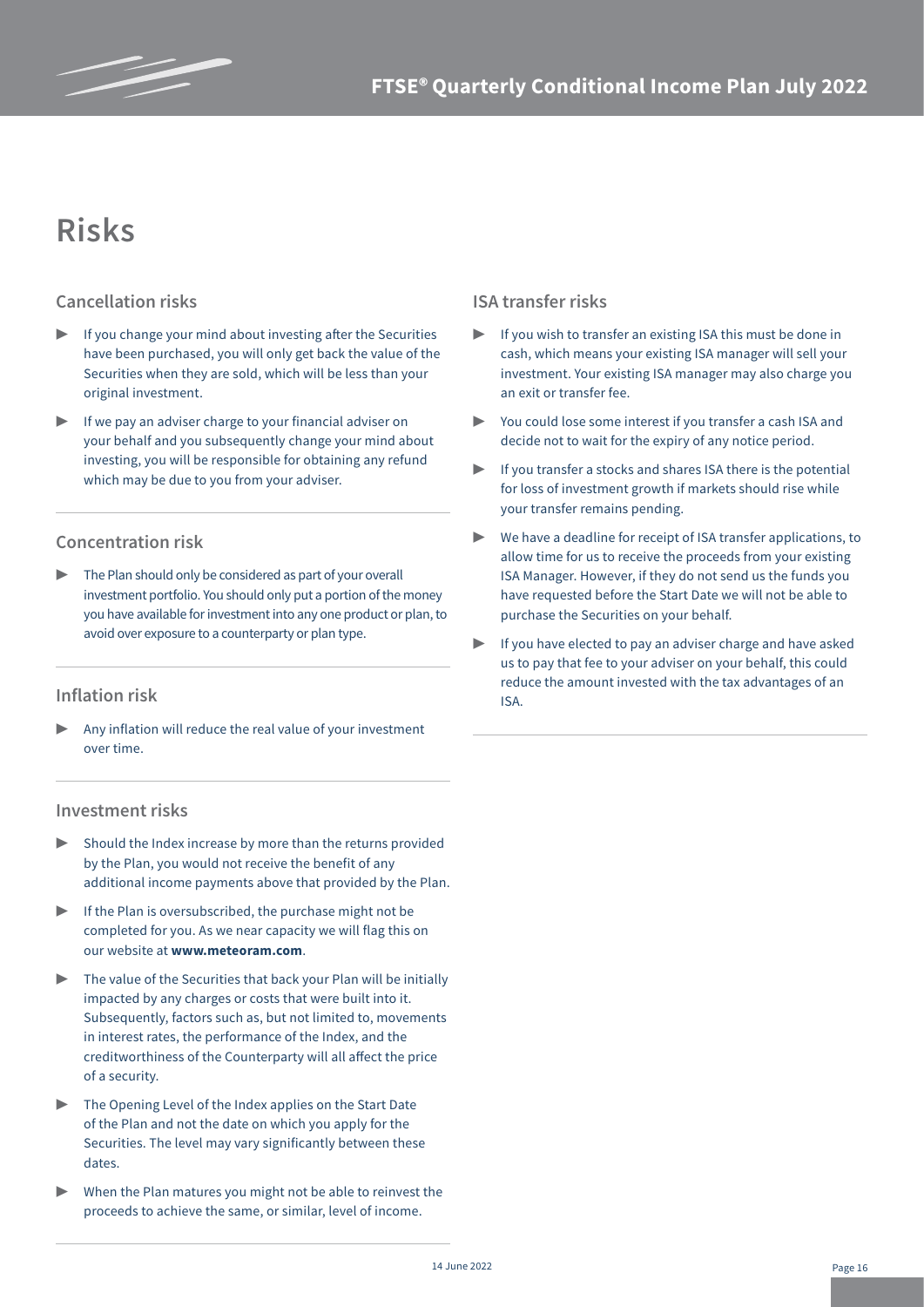

# **Risks - continued**

### **Liquidity risks**

- You should have other savings that you can access immediately to meet any emergency cash needs.
- The terms of the investment may permit the Issuer to delay, reduce or withhold payments. These provisions are not intended to circumvent what is legally due to you but are intended to cover unforeseen events which affect your return from the Plan, for example, a suspension or delay in receiving prices.
- The Calculation Agent intends to make a market in the Securities on a regular basis under normal market conditions, but the Issuer does not commit, and is under no obligation, to make any market in the Securities.

#### **Market risk**

- External factors could affect national economies, regions or an asset class and cause a fall in value of the Securities held in your account or in extreme cases, the collapse of the Counterparty. Please see page 6 for further information on factors that could influence the returns payable under the Plan.
- In the event that a Business Disruption, Market Disruption or Adjustment Event occurs (see page 9), the Securities may be subject to such changes as are agreed between the Issuer and Meteor or terminated by the Issuer, and in either such case the income payments applicable to such Security may be varied by the Issuer, in its commercially reasonable discretion.

#### **Pricing risk**

The Calculation Agent may not be able to quote regular prices making it difficult to value your investment and delaying any early encashment request you may make.

#### **Product risk**

The design of the Plan could produce a return that is lower than a direct investment in the Index or may produce no income at all.

#### **Tax risks**

- ▶ Before investing in this Plan you should conduct independent investigation and analysis regarding the tax treatment of the investment to evaluate the merits and risks of the Plan.
- $\blacktriangleright$  Tax risks include, without limitation, a change in any applicable law, treaty, rule or regulation or the interpretation thereof by any relevant authority which may adversely affect payments in respect of the investment.
- The values of any tax reliefs will depend on your individual circumstances and could change at any time and those changes could be backdated.
- You should note that the levels and bases of taxation would change in the future and these changes may be backdated.
- You should carefully review and consider the investment in light of your personal circumstances and also consider whether you should consult your own tax adviser.
- ▶ Re-registration of this investment to a new holder may alter the tax implications indicated on page 13.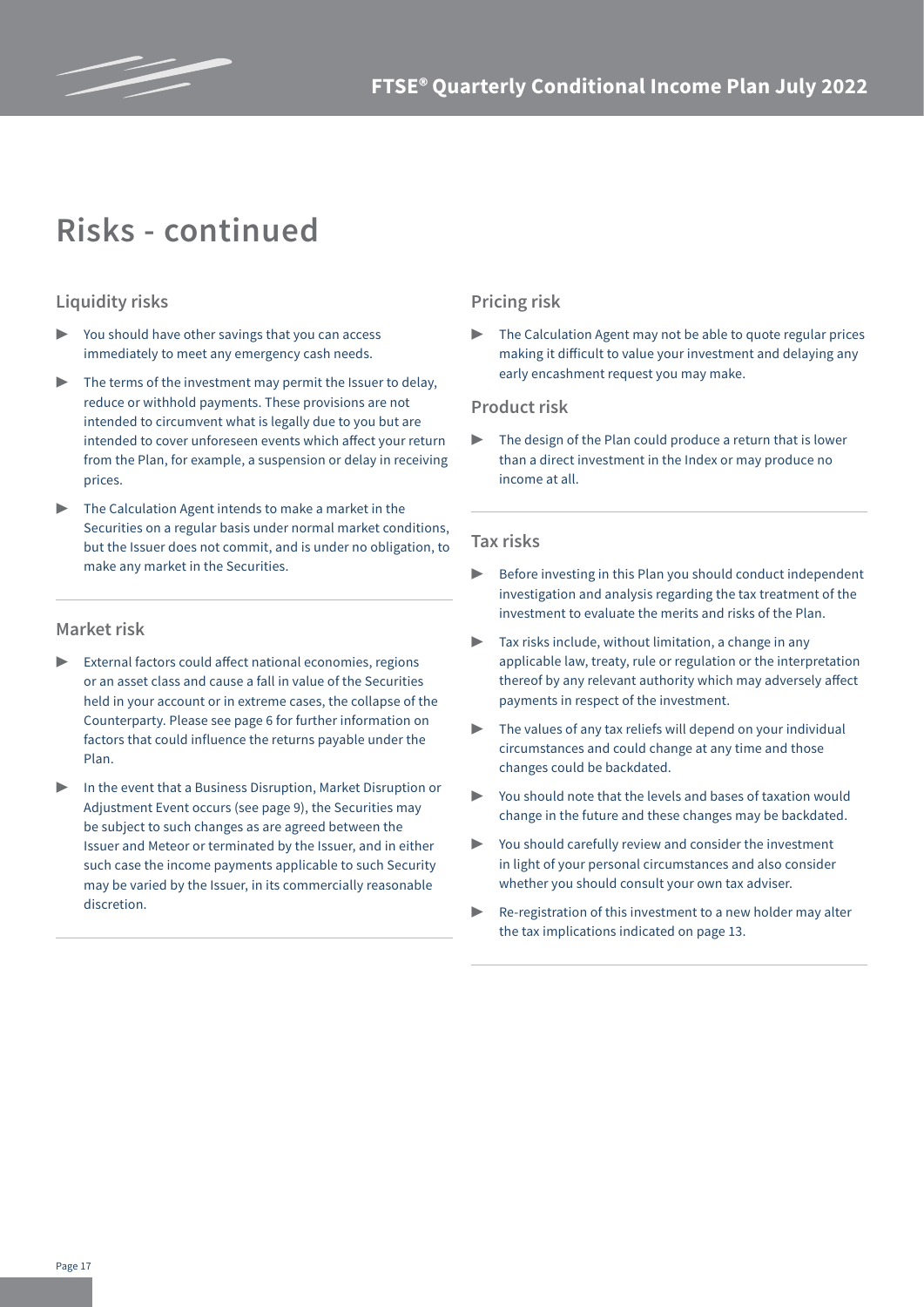

# **Frequently asked questions**

### **What is my commitment?**

To understand the potential benefits and risks associated with this Plan.

### **Should I see a financial adviser?**

We believe that it is important that you make sure that the Plan is right for you. We do not provide financial advice and recommend that you take advice from a financial adviser before deciding whether to invest in this particular Plan. You should also speak to a specialist tax adviser if you require advice on tax.

### **How can I access information on my online Account?**

You can access details of your investment, including transaction details and valuation, by logging on to the client section of our website at **www.meteoram.com** using your individual username and password, which we will provide once your Account is set up.

### **Can I change my mind about investing?**

Yes, you can. When we acknowledge your application we will send you a 'Notice of Your Right to Change your Mind'. You have 14 days from the day you receive this to send it back to us. However, if we receive your request to cancel your investment after the Securities have been purchased, you will get back less than you invested. If we pay an adviser charge to your financial adviser on your behalf and you subsequently change your mind about investing, you will be responsible for obtaining any refund which may be due to you from your adviser.

### **What happens if a plan is oversubscribed or does not proceed?**

If your money cannot be invested into the Plan for either of these reasons, we will notify you of this and ask for your instructions.

### **Can I encash/transfer a plan before maturity?**

In normal market conditions you can, although when your Securities are sold the price is likely to be less than the price you initially paid. You will also be charged an administration fee for early encashment or a transfer fee.

### **What should I do if I have a complaint?**

- In the event you wish to complain at any time about this Plan, or the service you have received, you may do so by contacting the Compliance Officer, Meteor Asset Management Limited, 55 King William Street, London, EC4R 9AD or by telephoning 020 7904 1010.
- ▶ We will keep you informed during the investigation process and will notify you of our conclusions and explain how these have been reached.
- If you are not satisfied with the way we have dealt with your complaint you can complain, free of charge, to the Financial Ombudsman Service at: Exchange Tower, London, E14 9SR Telephone: 0800 023 4567 Website: **www.financial-ombudsman.org.uk** Making a complaint does not prejudice your right to take legal action.
- Full details of our complaint procedure are available upon request.
- We would draw your attention to the fact that the value of investments can shift unpredictably, and can fall as well as rise and that such a fall is not, in itself, usually a valid reason for complaint.

### **How are adviser charges managed?**

If you ask us, we will pay any adviser charge due to your adviser.

This will be paid by deducting the amount you have agreed with your adviser from the amount you have sent us for investment. You should note that this will reduce your investment amount.

We will confirm to you the amount of the charge you have asked us to deal with. You may amend or cancel this instruction in writing.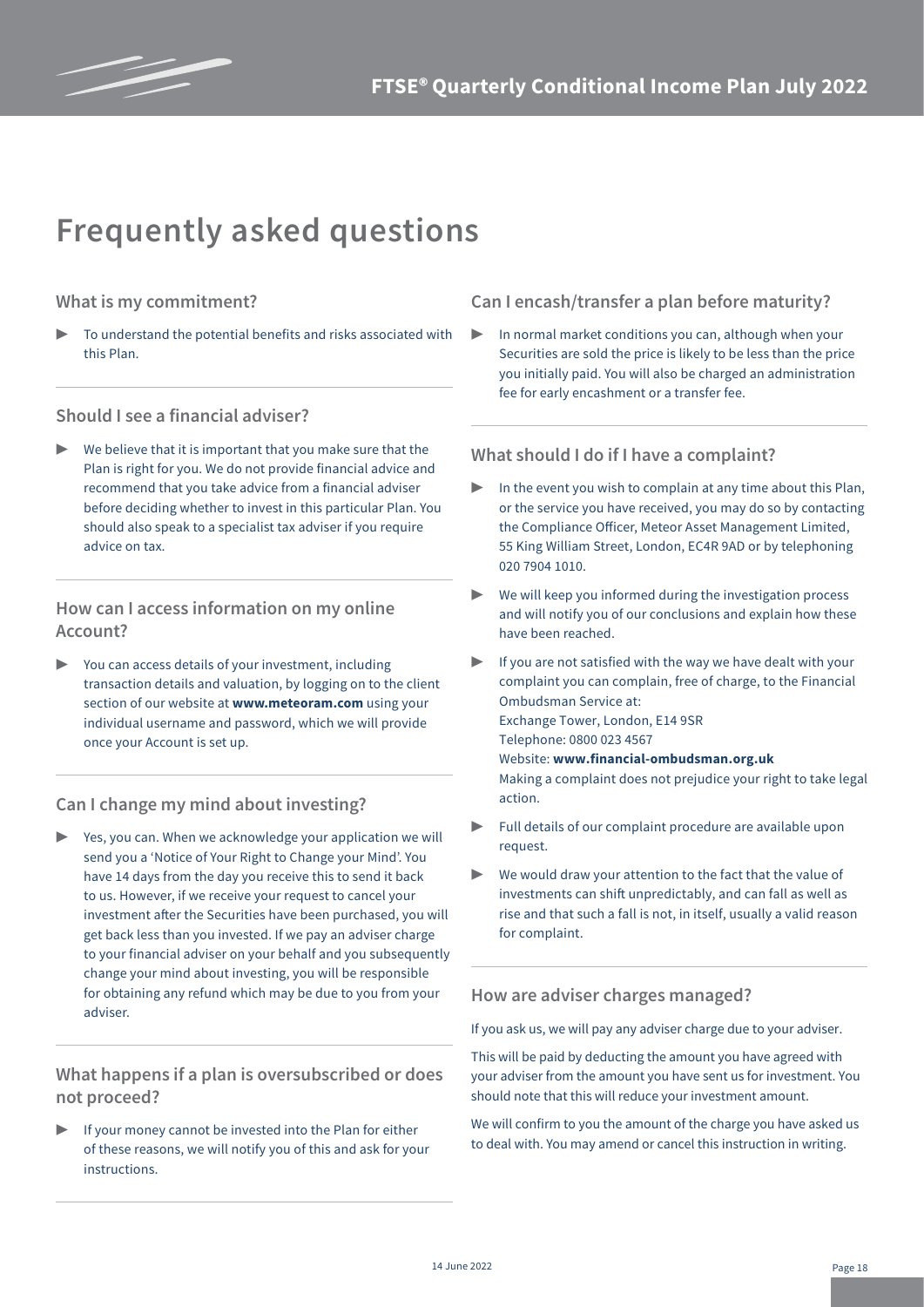

### **Frequently asked questions - continued**

#### **What happens to my money:**

#### **Before the Plan Manager purchases the Securities for my Plan?**

- ▶ Cleared funds received during the offer period will be held until the purchase date in the client account of Meteor Investment Management Limited and your money never forms part of our assets. No interest will be accrued to the Start Date of the Plan.
- Any adviser charge you have asked us to pay to your adviser, will be deducted from the money you have paid to us once it has cleared and paid to your adviser.

#### **After the Plan Manager has purchased the Securities?**

- $\triangleright$  The money that you invest will be used to buy the Securities that are designed to provide the capital and income payments explained in this Brochure.
- The terms of the Securities are fixed at outset so there is no ongoing investment management.
- The Securities will be held in the name of 'Meteor Nominees Limited' and will be held by our Custodian, which is currently BNP Paribas Securities Services. You will remain the beneficial owner of the Securities purchased on your behalf.

#### **When the Securities have matured?**

- Once we receive your maturity proceeds from the Counterparty we will credit the funds into your Account. This will be held as Client Money and no interest will be paid on this amount.
- The maturity value will be available within 15 Business Days of a Measurement Date in the event of an early maturity, or on the Maturity Date, if the Plan runs for the full term.
- $\blacktriangleright$  However, we will not make any payment until we have received your written instruction and will therefore continue to hold your money until you advise us whether you wish to take the cash value or reinvest.

**What happens to my ISA transfer if a plan is oversubscribed or does not proceed?**

For ISA transfers, we will endeavour to return the cash to your previous ISA Manager. Alternatively, we will await your written instruction to either invest in a different Meteor plan or transfer to another ISA Manager, if possible.

**What happens when the Plan matures?**

- About three weeks before maturity we will write to you via your adviser to provide full details of the position so that your adviser can discuss this with you.
- We will also alert you to an impending maturity.
- If you do not have an adviser we will provide the information directly to you.

#### **What happens to the Plan if I die?**

- ▶ We will require a death certificate and any supporting documentation so that we can administer your investments, in accordance with instruction by your personal representatives. We will provide a valuation as at the date of death and will outline the options available, which will include re-registering the Plan to a new owner so that it can be held until maturity.
- Where a plan is held jointly by two or more holders, the investment will be the joint property of all the holders and, following proof of death of the relevant holder, all instructions must be authorised by all the remaining joint holders.
- If your Plan is an ISA and you die leaving a surviving spouse or civil partner, they may be able to make a subscription to an ISA based on the value of your ISA at the date of your death. Such a subscription would not count towards the ISA subscription limit in the year that it is paid. The facility is subject to certain eligibility criteria and any subscription must be made within certain time limits. In the event of this circumstance, we will write to your personal representatives with full details of the eligibility criteria, how much can be subscribed, how the subscription can be made and any time limits that apply.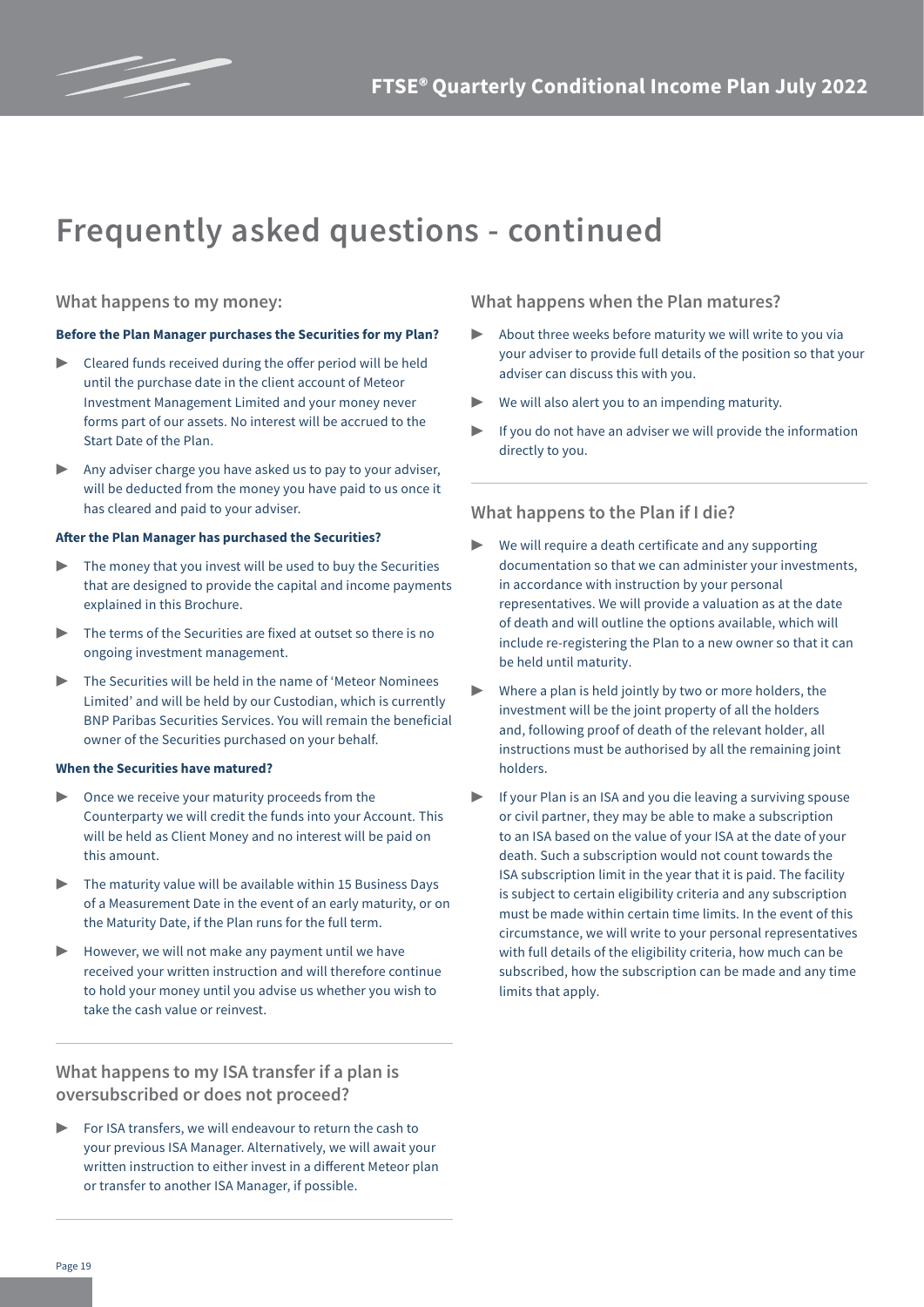

### **Investing**

- $\triangleright$  Before you decide to invest it is important that you understand the nature of the investment.
- Before investing please ensure you have read the Base Prospectus which can be found in the Document Centre on our website at **www.meteoram.com**.
- The minimum you can invest is £5,000.
- You can apply online or by completing and submitting a paper based Application Form.
- Please complete the Application Form fully, as we need all relevant information to proceed with your investment. We will retain the information you provide to set up and administer your investment and will do so in accordance with the strict requirements of data protection legislation.
- ▶ If you are a SSAS, trust, charity or other legal entity, please add your Legal Entity Identifier.
- ▶ Please take care to complete the Adviser Charging section of your application form, as this will be the basis of any payment we make to your adviser on your behalf.
- ISA transfer applications must be received by us by the 'ISA transfer application' date to allow us sufficient time to instruct the current ISA Manager and for them to complete the transfer of funds to us.

#### **Payment**

- Please send funds via electronic bank transfer. If your bank is operating Confirmation of Payee, it should confirm that you are paying **'Meteor Investment Management Limited'.** The details you require are: Meteor Investment Management Limited Client Account HSBC Bank plc - Queen Victoria Street Branch Sort Code: 40-05-30 Account Number: 13692752 IBAN: GB21MIDL40053013692752
- ▶ Alternatively, cheques can be made payable to **'Meteor Investment Management Limited Client Account'**. We highly recommend against this option as cheques increase the risk of delays and failures in your application.
- Application forms accompanied with a cheque must be received by the 'Application with cheques' date, to allow sufficient time for the cheque to clear.
- Your completed Application Form and cheque should be sent to your financial adviser or directly to us at 55 King William Street, London, EC4R 9AD.

**We do not offer financial advice or guidance on tax issues. However, we believe that it is important to seek such advice before you invest, to ensure that you choose an investment which is right for you.** 

#### **This Plan may be held:**

#### **By individuals**

As an individual, jointly, or on behalf of a child under the age of 18.

#### **By pension arrangements**

The trustees, subject to the terms of your scheme, can hold plans as a permitted investment within any type of pension arrangement, including a SIPP and a SSAS.

#### **By trustees/companies/partnerships**

Subject to relevant articles of association permitting such an investment.

#### **As Individual Savings Accounts (ISAs) and ISA transfers**

Individual Savings Accounts (ISAs) were launched in the UK in 1999 to encourage people to save. They allow you to save and invest without paying any tax on returns you make from your investment in the Plan. Because of the tax advantages there is a limit on the amount that you can subscribe to ISAs in any one tax year. The subscription limit for the 2022/23 tax year is £20,000.

There are four types of ISA - a cash ISA, a stocks and shares ISA, an Innovative Finance ISA and a Lifetime ISA. In a tax year you may invest in any type of ISA, or a combination, as long as the overall subscription limit for the year is not exceeded. However, you may not subscribe to more than one of each type of ISA in the same tax year.

You are also able to invest in an ISA by transferring the value of an existing ISA or ISAs to a new ISA manager. The ISA which receives the transfer does not have to be the same type of ISA as the transferring ISA. The minimum value for ISA transfers to this Plan is £5,000, with no maximum limit.

It is possible for the spouse or civil partner of a person who has died whilst holding an investment in an ISA or ISAs to make additional ISA subscriptions over the annual subscription limit. Please refer to "What happens to the Plan if I die?" on page 19 for further details.

**The Plan is available to residents of the United Kingdom only. If you become a resident of the United States, please inform us.**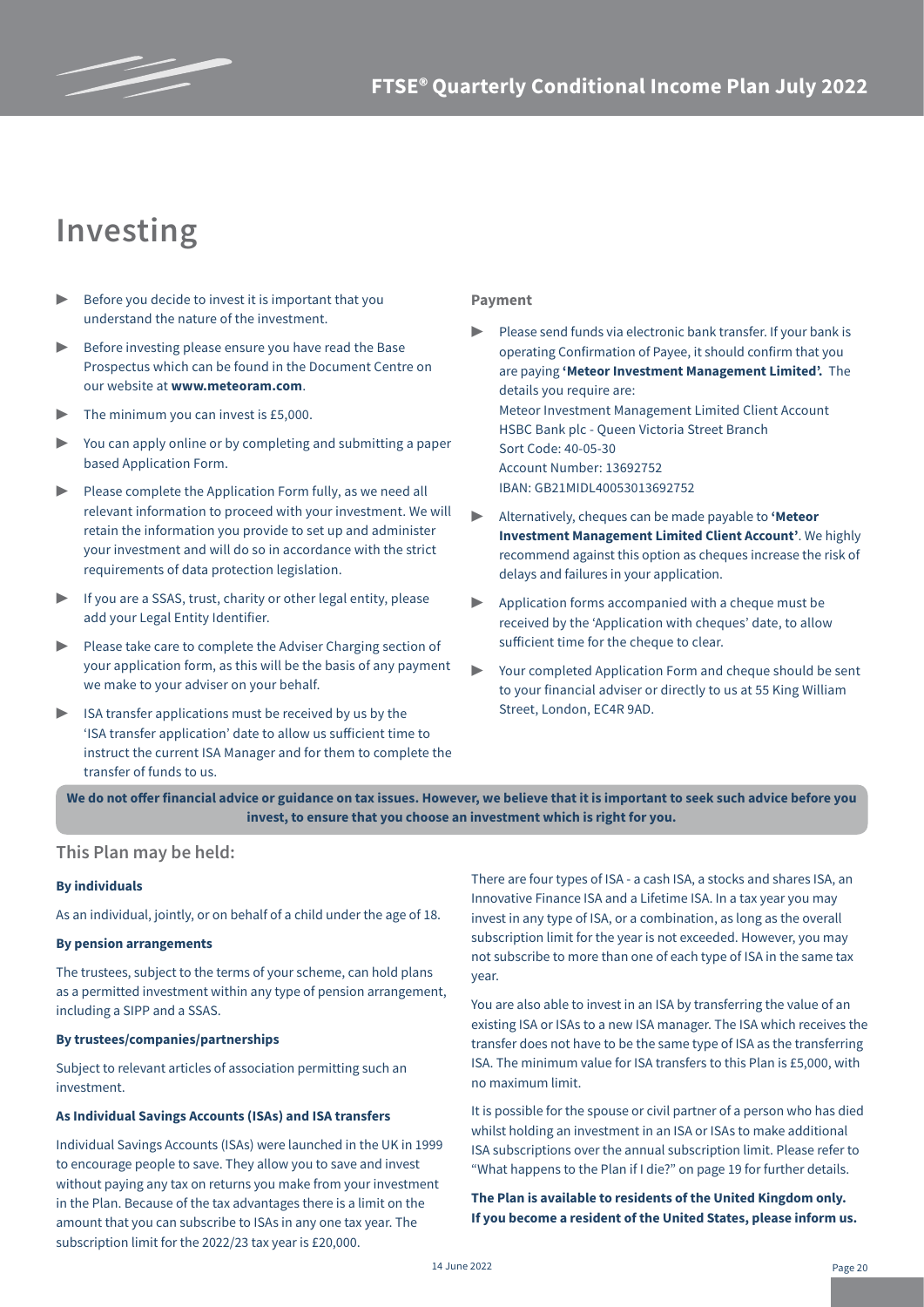

# **Glossary**

**Application Form –** the form that you must complete, for a Direct Investment, stocks and shares ISA or an investment by a pension fund, company or charity to be opened.

**Base Prospectus –** Notes issued under Base Prospectus No. 2 (UK) ("Base Prospectus") dated 3 December 2021.

**Brochure –** this document.

**Business Day –** any day other than a Saturday, Sunday, bank holiday or other UK public holiday.

**Calculation Agent of the Securities –** Citigroup Global Markets Limited.

**Client Account –** all client bank accounts are designated as such in the account name with the words 'client account', in order to distinguish those accounts from any of Meteor Investment Management's own bank accounts held with the same credit institution.

**Client Money –** means money that we hold for you in the course of carrying on designated investment business.

**Closing Level –** the official closing level of the Index.

**Counterparty –** Citigroup Global Markets Limited.

**Direct Investment –** an investment in the Plan not qualifying as a stocks and shares ISA.

**Final Level –** the Closing Level of the Index on 22 July 2031.

**Final Measurement Date –** 22 July 2031.

**Financial Conduct Authority –** the FCA.

**Financial Services Compensation Scheme** – the FSCS.

**Financial Services Register –** a public record of all the firms and individuals regulated by the FCA.

**Guarantor -** Citigroup Global Markets Limited.

**HMRC –** Her Majesty's Revenue and Customs.

**Issuer –** Citigroup Global Markets Funding Luxembourg S.C.A.

**Key Information Document (KID)** – prepared by the Issuer of the Securities.

**Maturity Date –** 12 August 2031.

**Meteor Capital Group Limited –** the parent company of Meteor Asset Management Limited and Meteor Investment Management Limited.

**Nominees –** Meteor Nominees Limited, a totally owned nontrading subsidiary of Meteor Investment Management Limited.

**Opening Level –** the Closing Level of the Index on the Start Date of the Plan.

**Plan –** the stocks and shares ISA or Direct Investment, as described in the Brochure and made up of Securities (investments) and cash that the Plan Manager handles on your behalf.

**Plan Administrator –** Meteor Investment Management Limited. Meteor Investment Management Limited is authorised and regulated by the FCA and must follow the FCA rules as amended from time to time ('the Rules'). If there are any differences between the Rules and the Terms and Conditions, the Rules will apply.

**Plan Manager –** Meteor Asset Management Limited. Meteor Asset Management Limited is authorised and regulated by the FCA and must follow its rules as amended from time to time ("the Rules"). If there are any differences between the Rules and the Terms and Conditions, the Rules will apply.

**Plan Objective –** the objective of securing the return described in this Brochure.

**Quarterly Measurement Dates** - The performance of the Index will be measured quarterly on the 22nd day of October, January, April and July each year. If the Quarterly Measurement Date falls on a non-Business Day, the performance of the Index will be measured on the next Business Day. The first Quarterly Measurement Date will be on 24 October 2022, three months after the Start Date.

**Rules –** the rules of the FCA as amended from time to time.

**Securities –** the underlying qualifying investments of the Plan, arranged to provide the investment and capital returns set out in this Brochure.

**SIPP** – Self-Invested Personal Pension.

**SSAS –** Small Self-Administered Scheme.

**Start Date –** 22 July 2022.

**Subscription - the total amount(s) you pay to the Plan Manager,** including any amount you have asked the Plan Manager to pay to meet any adviser charges outlined in Condition 8b.

**Summary Risk Indicator –** a measure of the risk in the Plan.

**we, us, our –** Meteor Asset Management Limited or any other company within the Meteor group to which Meteor Asset Management Limited's rights and obligations under these terms are transferred from time to time.

**you, your –** the Plan holder(s) named on the Application Form.